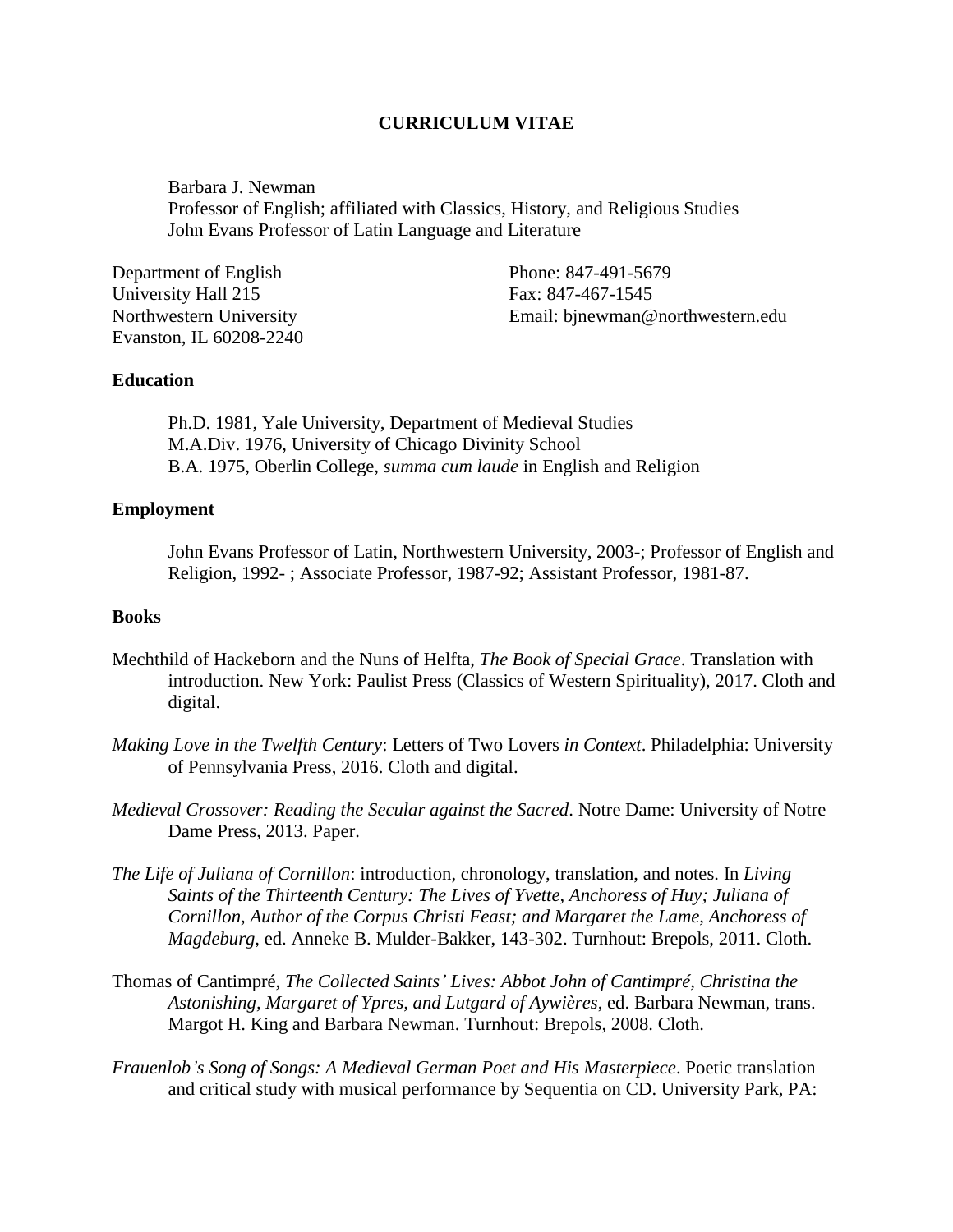Penn State University Press, 2006. Paper.

- *God and the Goddesses: Vision, Poetry, and Belief in the Middle Ages*. Philadelphia: University of Pennsylvania Press, Middle Ages Series, 2003. Cloth; paperback, 2005.
- *Voice of the Living Light: Hildegard of Bingen and Her World* (edited volume). Berkeley: University of California Press, 1998. Cloth, paper, and digital.
- *From Virile Woman to WomanChrist: Studies in Medieval Religion and Literature.* Philadelphia: University of Pennsylvania Press, 1995. Cloth and paper.
- Hildegard of Bingen, *Symphonia,* critical edition with introduction, translations, and commentary. Ithaca, NY: Cornell University Press, 1988; 2nd revised edition, 1998. Cloth and paper. Latin text also appears with a new introduction and extended apparatus in *Hildegardis Bingensis: Opera Minora*, CCCM 226 (Turnhout: Brepols, 2007), pp. 336-477. Cloth.
- *Sister of Wisdom: St. Hildegard's Theology of the Feminine*. Berkeley: University of California Press, 1987; 2nd edition, 1997. Cloth, paper, and digital. German translation, *Hildegard von Bingen: Schwester der Weisheit*, trans. Annette Esser and Monica Priester (Freiburg: Herder, 1995). Japanese translation by Shoji Muramoto (Tokyo: Shinsui-sha, 1999).

# *In progress:*

- *The Permeable Self: Five Medieval Relationships*. This book explores the core medieval idea of the person—a paradox that combines a highly performative notion of *persona* (borrowed from the theatre) with a highly introspective notion (adapted from Trinitarian theology). I explore the practice of exchanging the self in a variety of relational contexts. Chapters deal with teachers and students, mind-reading saints, lovers, mother and child (pregnancy as metaphor), demonic possession, and mystical annihilation.
- *The Works of Richard Methley* (translation from the Latin), with introduction by Laura Saetveit Miles (University of Bergen, Norway). Under contract with Cistercian Publications.
- "The Life of Simon of Aulne" (anon.  $13<sup>th</sup>$ -c. *vita*), edition and translation, in collaboration with. Jeroen Deploige (Ghent University, Belgium). To appear in *Analecta Bollandiana*.

# **Academic Honors**

Member, American Philosophical Society (elected 2017) Outstanding Academic Title Award from *Choice*, 2014, for *Medieval Crossover* Andrew W. Mellon Foundation Distinguished Achievement Award, 2009, \$1.5 million grant for the period 2010-15 Charles Homer Haskins Medal, Medieval Academy of America, for *God and the Goddesses*, 2009

Dorothy and Clarence Ver Steeg Distinguished Research Fellow, 2007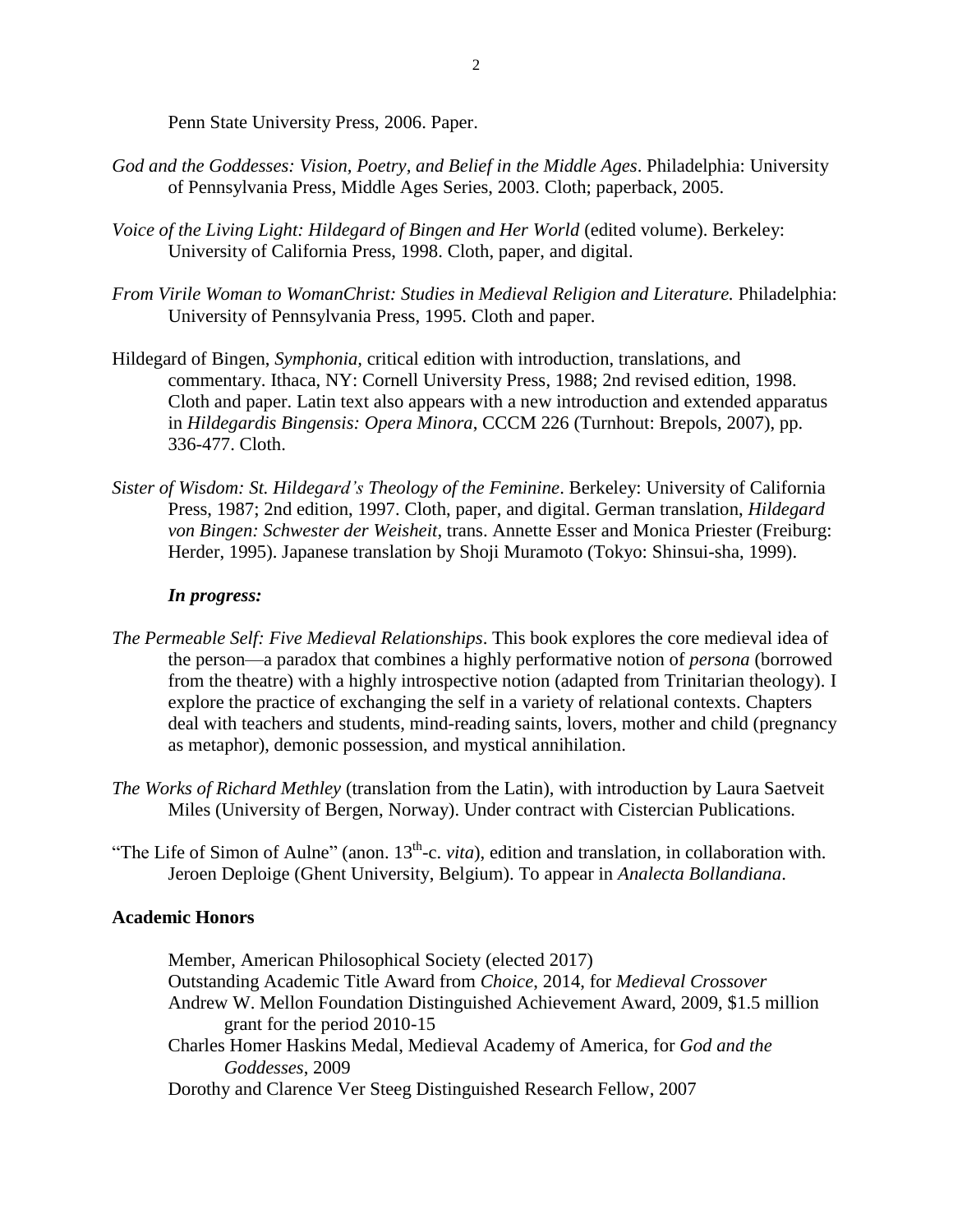Member, American Academy of Arts and Sciences (elected 2005) NEH Fellowship, 2004-05 Residency at Bellagio Study Center (Rockefeller Foundation), Sept.-Oct. 2004 Charles Deering McCormick Chair of Teaching Excellence, Northwestern University (rotating chair), 2003-06 Guggenheim Fellowship, 2000-01 Fellow, Medieval Academy of America (elected 1999) Jane Dempsey Douglass Prize (American Society of Church History) for best article on women in the history of Christianity: "Possessed by the Spirit," 1998 Fellow, Alice Berline Kaplan Center for the Humanities, Northwestern, 1992-93 CAS Distinguished Teaching Award, Northwestern University, 1991 ASG Faculty Honor Roll, Northwestern University, 1987, 1996 NEH Travel Grant, 1990-91 ACLS Fellowship, 1987-88 Outstanding Academic Book Award from *Choice*, 1987, for *Sister of Wisdom* Northwestern University Research Grants: 1985, 1994, 2000

## **Articles**

### *Forthcoming*

- "Mechthild of Magdeburg at Helfta: A Study in Literary Influence." *Taken Seriously: Women Intellectuals, Professionals, and Community Leaders of the Medieval World*, ed. Kathryn Kerby-Fulton, John Van Engen, and Katie Bugyis. Boydell Press, 2019.
- "Visions." *High Medieval Literary Cultures in England (ca. 1066-1300)*, ed. Elizabeth Tyler and Jocelyn Wogan-Browne. Oxford Twenty-First Century Approaches Series. Oxford University Press.
- "Goddess." *Brill's Companion to Medieval Marian Devotion*, ed. R. F. Brown. Brill.

#### *Published*

- "The Seven-Storey Mountain: Mechthild of Hackeborn and Dante's Matelda." *Dante Studies* 136 (2018): 62-92.
- "*Affectus* from Hildegard to Helfta." In *Before Emotion: The Language of Feeling (400-1800)*, ed. Juanita Feros Ruys, Michael W. Champion, and Kirk Essary, 97-107. New York: Routledge, 2019.
- "Afterword: Who or What Was a Heretic in the Late Middle Ages?" *Late Medieval Heresy: New Perspectives*. *Studies in Honor of Robert E. Lerner*, ed. Michael D. Bailey and Sean L. Field, 238-49. Woodbridge, Suffolk: Boydell & Brewer / York Medieval Press, 2018.

"New Seeds, New Harvests: Thirty Years of Tilling the Mystic Field." *Traditio* 72 (2017): 9-20.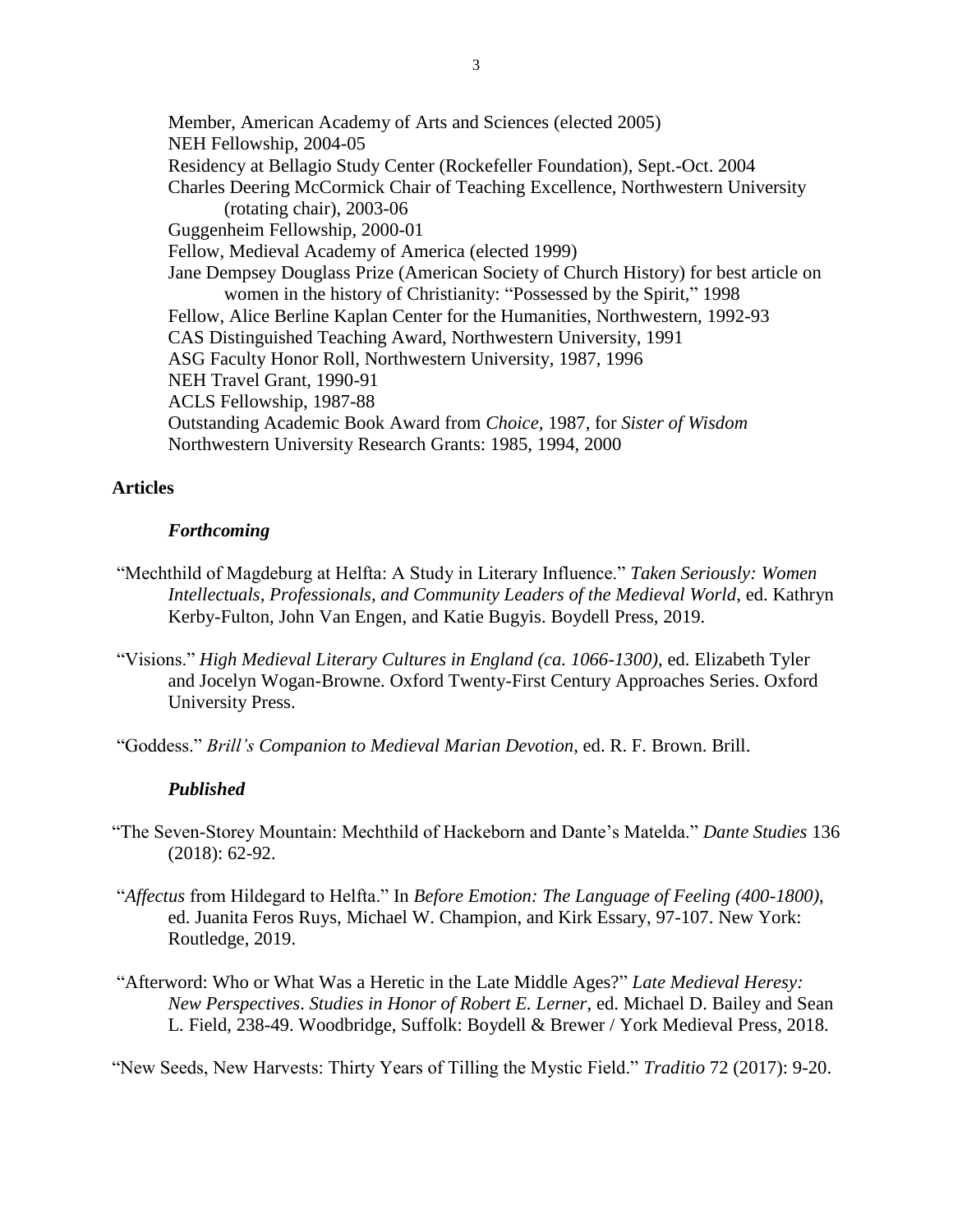- "Sacred, Secular and Sensual: Three Case Studies in Late Medieval Crossover." In *A Feast for the Senses: Art and Experience in Medieval Europe*, ed. Martina Bagnoli, 54-73. Baltimore: Walters Art Museum, 2016.
- "Annihilation and Authorship: Three Women Mystics of the 1290s." *Speculum* 91 (2016): 591- 630.
- "Person to Person: Becoming Present." *Spiritus* 16 (2016): 99-109.
- "Lessons from the Vineyard: On the Pedagogy of Prayer." *Franciscan Studies* 72 (2014): 453- 64.
- "The Burdens of Church History in the Middle Ages." *Church History* 83 (2014): 1009-13.
- "Contemplating the Trinity: Text, Image, and the Origins of the Rothschild Canticles." *Gesta*  52.2 (2013): 133-59.
- "The Contemplative Classroom, or Learning by Heart in the Age of Google." *Buddhist-Christian Studies* 33 (2013): 3-11.
- "Indwelling: A Meditation on Empathy, Pregnancy, and the Virgin Mary." In *Studies on Medieval Empathies*, ed. Karl F. Morrison and Rudolph M. Bell, 189-212. Turnhout: Brepols, 2013.
- "*Iam cor meum non sit suum*: Exchanging Hearts, from Heloise to Helfta." In *From Knowledge to Beatitude: St. Victor, Twelfth-Century Scholars, and Beyond. Essays in Honor of Grover A. Zinn, Jr*., ed. E. Ann Matter and Lesley Smith, 281-99. Notre Dame, IN: University of Notre Dame Press, 2013.
- "Gender." In *The Wiley-Blackwell Companion to Christian Mysticism*, ed. Julia A. Lamm, 41-55. Chichester, UK: Blackwell, 2012.
- "Latin and the Vernaculars." In *The Cambridge Companion to Christian Mysticism*, ed. Amy Hollywood and Patricia Z. Beckman, 225-39. Cambridge: Cambridge University Press, 2012.
- "Exchanging Hearts: A Medievalist Looks at Transplant Surgery." *Spiritus* 12 (2012): 1-20. Repr. in *Rethinking the Medieval Legacy for Contemporary Theology*, ed. Anselm K. Min, 17-41. Notre Dame, IN: University of Notre Dame Press, 2014.
- "*The Passion of the Jews of Prague*: The Pogrom of 1389 and the Lessons of a Medieval Parody." *Church History* 80 (2012): 1-26.
- "Liminalities: Literate Women in the Long Twelfth Century." In *European Transformations: The Long Twelfth Century*, ed. Thomas F. X. Noble and John Van Engen, 354-402. Notre Dame, IN: University of Notre Dame Press, 2012.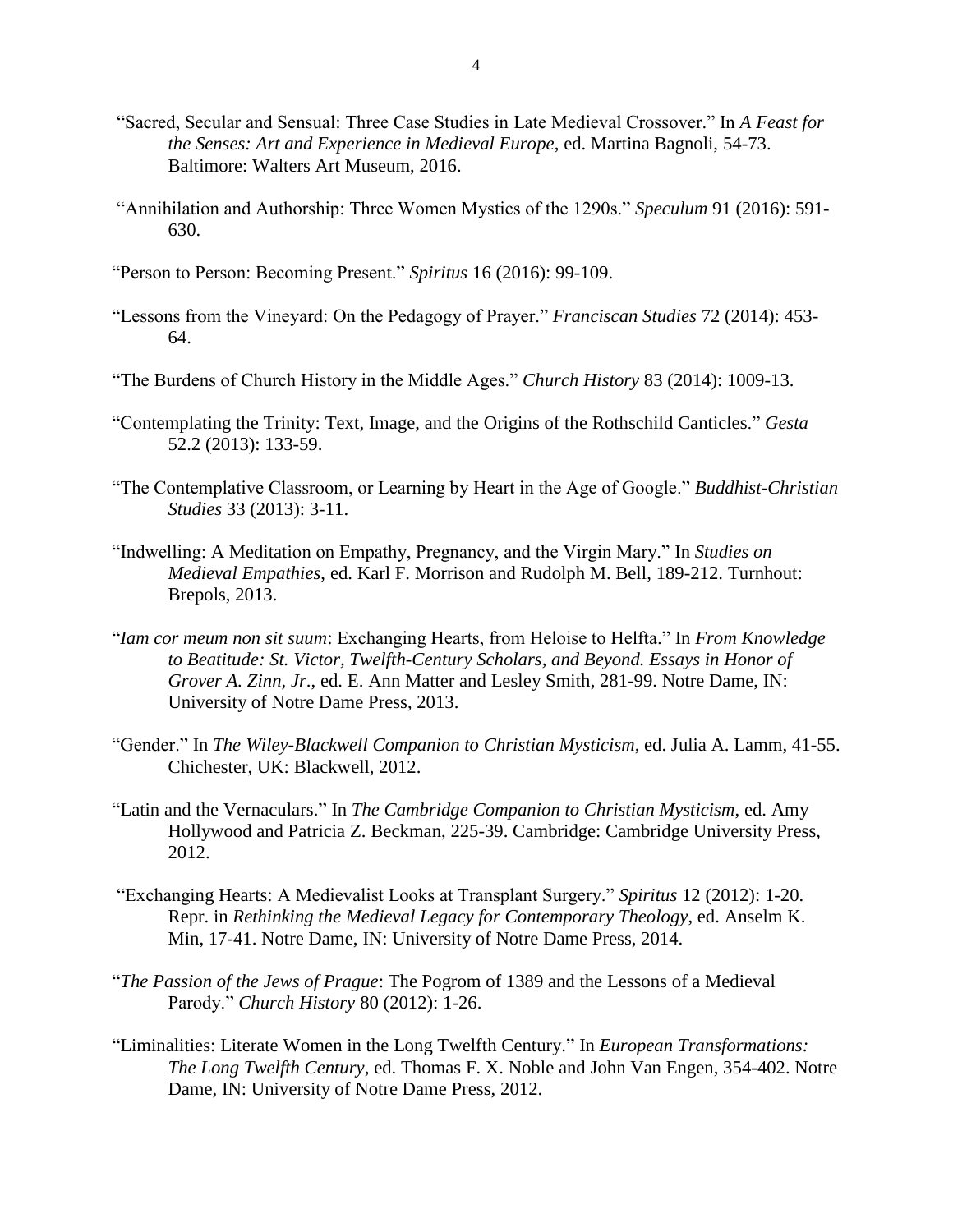- "A Tale of Two Scandals: Cornelia Connelly as *Nouvelle Héloïse*." *Review for Religious* 70 (2011): 342-63.
- "Eliot's Affirmative Way: Julian of Norwich, Charles Williams, and *Little Gidding*." *Modern Philology* 108.3 (Feb. 2011): 427-61.
- "On Being Spiritual But Not (yet? ever?) Religious." *Spiritus* 10 (2010): 282-87.
- "Coming Out of the (Sacristy) Closet." In *"Something Fearful": Medievalist Scholars on the Religious Turn*, ed. Kathryn Kerby-Fulton and Jonathan Juilfs. Special issue of *Religion & Literature*, 42:1-2 (Spring-Summer 2010), 279-97.
- "Redeeming the Time: Langland, Julian, and the Art of Lifelong Revision." *Yearbook of Langland Studies* 23 (2009): 1-32.
- "Charles Williams and the Companions of the Co-inherence." *Spiritus* 9 (2009): 1-26.
- "Love's Arrows: Christ as Cupid in Late Medieval Art and Devotion." In *The Mind's Eye: Art and Theological Argument in the Middle Ages*, ed. Jeffrey F. Hamburger and Anne-Marie Bouché, 263-86. Princeton, NJ: Princeton University Press, 2005.
- "Die visionären Texte und visuellen Welten religiösen Frauen." In *Krone und Schleier: Kunst aus mittelalterlichen Frauenklöstern* (*Crown and Veil: The Art of Female Monasticism in the Middle Ages*), ed. Jan Gerchow, Jeffrey F. Hamburger, and Susan Marti, 104-17. Kunst- und Ausstellungs-halle der Bundesrepublik Deutschland, Bonn, and Ruhrlandmuseum, Essen, 2005.
- English translation of the above: "The Visionary Texts and Visual Worlds of Religious Women." In *Crown and Veil: Female Monasticism from the Fifth to the Fifteenth Centuries*, ed. Jeffrey F. Hamburger and Susan Marti, 151-71. New York: Columbia University Press, 2008.
- "What Did It Mean to Say 'I Saw'? The Clash between Theory and Practice in Medieval Visionary Culture." *Speculum* 80 (2005): 1-43.
- "The Artifice of Eternity: Speaking of Heaven in Three Medieval Poems." *Religion & Literature* 37 (2005): 1-24. Repr. in *Envisaging Heaven in the Middle Ages*, ed. Carolyn Muessig and Ad Putter, 185-206. New York and London: Routledge, 2007.
- "More Thoughts on Medieval Women's Intelligence: Denied, Projected, Embodied." Response to Alcuin Blamires. In *Voices in Dialogue: Reading Women in the Middle Ages*, ed. Linda Olson and Kathryn Kerby-Fulton, 231-43. Notre Dame, IN: University of Notre Dame Press, 2005.

"Toward a More Inclusive Monotheism." *Spiritus* 5 (2005): 214-20.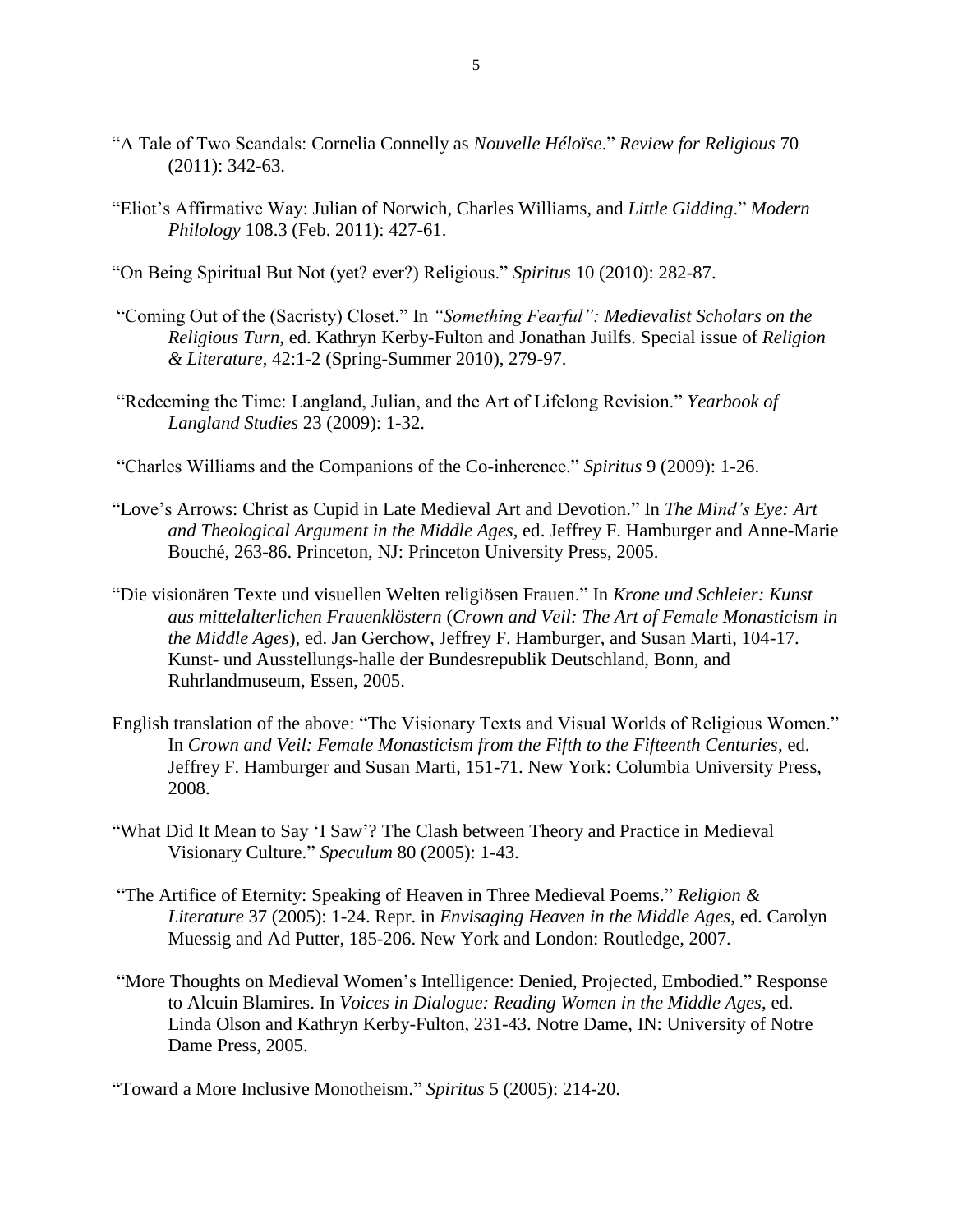- "The Mozartian Moment: Reflections on Medieval Mysticism." In *Minding the Spirit: The Study of Christian Spirituality*, ed. Elizabeth Dreyer and Mark Burrows, 200-06. Baltimore: Johns Hopkins University Press, 2005.
- "Rereading John Donne's Holy Sonnet 14." *Spiritus* 4 (2004): 84-90.
- "Did Goddesses Empower Women? The Case of Dame Nature." In *Gendering the Master Narrative: Women and Power in the Middle Ages*, ed. Mary Erler and Maryanne Kowaleski, 135-55. Ithaca, NY: Cornell University Press, 2003.
- "Goswin of Villers and the Visionary Network." Preface to *Send Me God: The Lives of Ida the Compassionate of Nivelles, Nun of La Ramée, Arnulf, Lay Brother of Villers, and Abundus, Monk of Villers, by Goswin of Bossut*, trans. Martinus Cawley, xxix-xlix. Turnhout, Belgium: Brepols, 2003.
- "The Mirror and the Rose: Marguerite Porete's Encounter with the *Dieu d'Amours*." In *The Vernacular Spirit: Essays on Medieval Religious Literature*, ed. Renate Blumenfeld-Kosinski, Duncan Robertson, and Nancy Warren, 105-23. New York: Palgrave, 2002.

"Henry Suso and the Medieval Devotion to Christ the Goddess." *Spiritus* 2 (2002): 1-14.

- "God and the Goddesses: Vision, Poetry, and Belief in the Middle Ages." In *Poetry and Philosophy in the Middle Ages: A Festschrift for Peter Dronke*, ed. John Marenbon, 173- 96. Leiden: Brill, 2001.
- *"Speculum Virginum*: Selected Excerpts," translated from the Latin. In *Listen, Daughter: The Speculum Virginum and the Formation of Religious Women in the Middle Ages*, ed. Constant Mews, 269-96. New York: Palgrave, 2001.
- "Intimate Pieties: Holy Trinity and Holy Family in the Late Middle Ages." *Religion & Literature* 31 (1999): 77-101.
- "Devout Women and Demoniacs in the World of Thomas of Cantimpré." In *New Trends in Feminine Spirituality: The Holy Women of Liège and their Impact*, ed. Juliette Dor, Lesley Johnson, and Jocelyn Wogan-Browne, 35-60. Turnhout: Brepols, 1999. Abridgment of the article below.
- "Possessed by the Spirit: Devout Women, Demoniacs, and the Apostolic Life in the Thirteenth Century." *Speculum* 73 (1998): 733-70.
- "Sophia, Orthodoxy, and World Religions: A Dialogue in Icons." *Daughters of Sarah* 20.2 (Spring 1994): 6-10.
- "Renaissance Feminism and Esoteric Theology: The Case of Cornelius Agrippa." *Viator* 24 (1993): 337-56.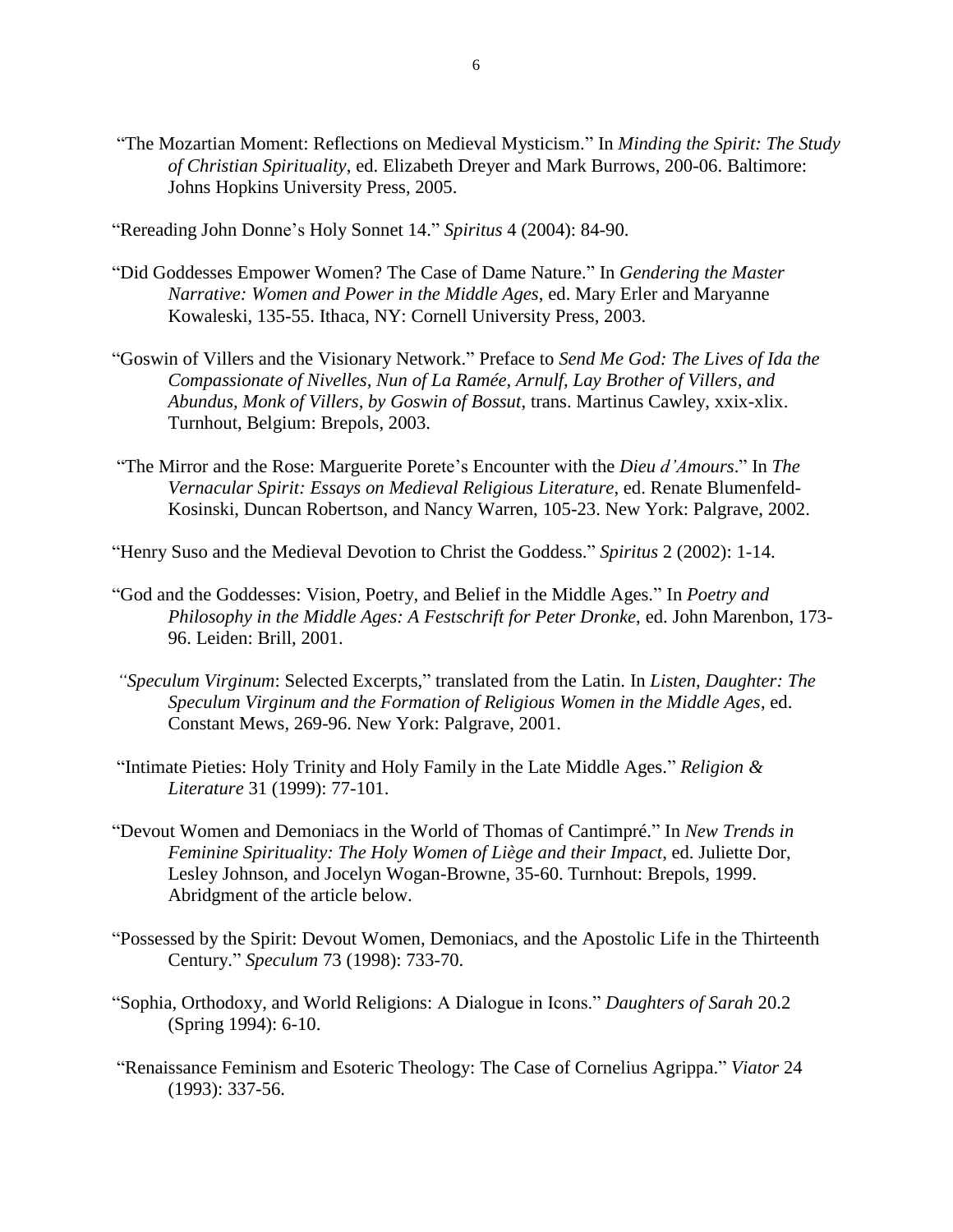"The Cattes Tale: A Chaucer Apocryphon." *Chaucer Review* 26 (1992): 411-23.

- "Authority, Authenticity, and the Repression of Heloise." *Journal of Medieval and Renaissance Studies* 22 (1992): 121-57.
- "The Pilgrimage of Christ-Sophia." *Vox Benedictina* 9 (Summer 1992): 8-37.
- "Die Mütterlichkeit Gottes—Sophia in der mittelalterlichen Mystik." In *Auf den Spuren der Weisheit: Sophia, Wegweiserin für ein weibliches Gottesbild*, ed. Verena Wodtke, 82-101. Freiburg: Herder, 1991.
- "Some Mediaeval Theologians and the Sophia Tradition." *Downside Review* 108 (1990): 111-30.
- "On the Ethics of Feminist Historiography." *Exemplaria* 2 (1990): 702-06.
- "Flaws in the Golden Bowl: Gender and Spiritual Formation in the Twelfth Century." *Traditio* 45 (1989-90): 111-46.
- "'Feynede Loves', Feigned Lore, and Faith in Trouthe." In *Chaucer's Troilus: Essays in Criticism*, ed. Stephen A. Barney, 257-75. Hamden, CT: Archon Books, 1980.
- "Sergius Bulgakov and the Theology of Divine Wisdom," *St. Vladimir's Theological Quarterly* 22 (1978): 39-73. Online at [http://www.geocities.com/sbulgakovsociety/.](http://www.geocities.com/sbulgakovsociety/)

# *On the Guglielmites*

- "Agnes of Prague and Guglielma of Milan." In *Medieval Holy Women in the Christian Tradition, c. 1100 – c. 1500*, ed. Alastair Minnis and Rosalynn Voaden, 557-79. Turnhout: Brepols, 2010.
- "The Heretic Saint: Guglielma of Bohemia, Milan, and Brunate." *Church History* 74 (2005): 1- 38.
- "WomanSpirit, Woman Pope." In Barbara Newman, *From Virile Woman to WomanChrist: Studies in Medieval Religion and Literature*, 182-223. Philadelphia: University of Pennsylvania Press, 1995.

# *On Hildegard of Bingen*

"St. Hildegard, Doctor of the Church, and the Fate of Feminist Theology." *Spiritus* 13 (2013): 36-55. German translation: "Die Kirchenlehrerin und das Schicksal feministischer Theologie." In *Die neue Kirchenlehrerin Hildegard von Bingen*, ed. Annette Esser, 69- 96. Bingen am Rhein: Aschermittwoch-Verlag, 2014.

"Hildegard of Bingen's Commentary on the Johannine Prologue" (translation with introduction).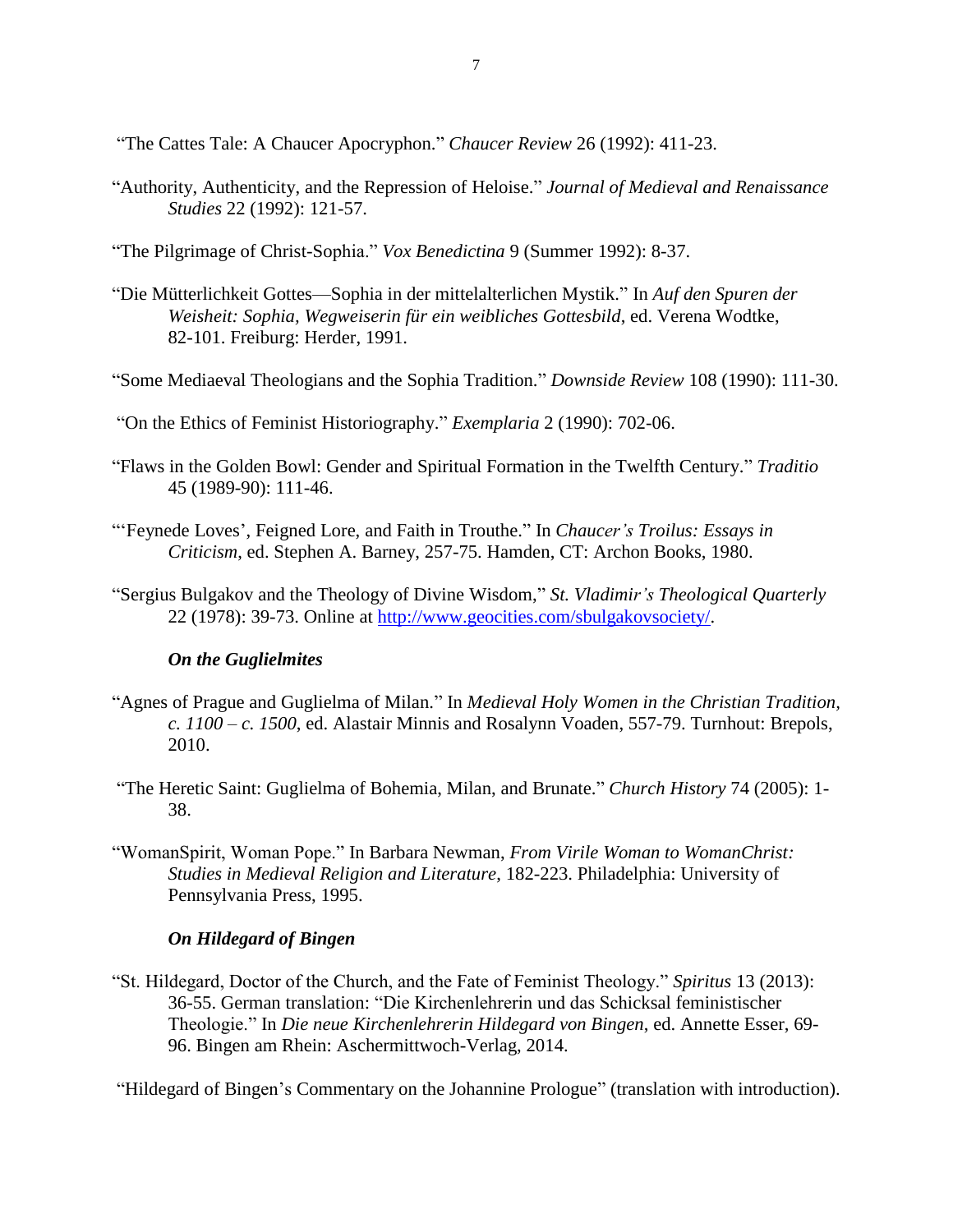*Theology Today* 60 (April 2003): 16-33.

- "Hildegard and Her Hagiographers: The Remaking of Female Sainthood." In *Gendered Voices: Medieval Saints and Their Interpreters*, ed. Catherine M. Mooney, 16-34 and 195-202. Philadelphia: University of Pennsylvania Press, 1999.
- "Three-Part Invention: The *Vita S. Hildegardis* and Mystical Hagiography." In *Hildegard of Bingen: The Context of Her Thought and Art*, ed. Charles Burnett and Peter Dronke, 189- 210. London: Warburg Institute, 1998.
- "Seherin—Prophetin—Mystikerin: Hildegard-Bilder in der hagiographischen Tradition" (German translation of the above). In *Hildegard von Bingen: Prophetin durch die Zeiten, Zum 900. Geburtstag*, ed. Edeltraud Forster, 126-52. Freiburg: Herder, 1997.
- "Hildegard of Bingen and the 'Birth of Purgatory.'" *Mystics Quarterly* 19 (Sept. 1993): 90-97.
- "Romancing the Past: A Critical Look at Matthew Fox and the Medieval 'Creation Mystics.'" *Touchstone* 5 (Summer 1992): 5-10.
- "Hildegard von Bingen oder 'Eine arme, kleine Frau.'" In *Sanft und rebellisch: Mütter der Christenheit*, ed. Karin Walter, 207-20. Freiburg: Herder, 1990.
- Introduction to Hildegard of Bingen, *Scivias,* trans. Columba Hart and Jane Bishop, 9-53. New York: Paulist Press, 1990.
- "Divine Power Made Perfect in Weakness: St. Hildegard on the Frail Sex." In *Peace Weavers*, vol. 2 of *Medieval Religious Women*, ed. John Nichols and Lillian T. Shank, 103-22. Kalamazoo: Cistercian Publications, 1987.
- "Hildegard of Bingen: Visions and Validation." *Church History* 54 (1985): 163-75. Online at Monastic Matrix (http://monasticmatrix.org), 2006.

# **Edited volume of a journal**

*The Central Ages: Periods and Boundaries*. *Essays in Medieval Studies*, vol. 21 (Proceedings of the Illinois Medieval Association for 2004). West Virginia University Press and Project MUSE, 2005. Online at<https://muse.jhu.edu/issue/9700>

# **Encyclopedia entries**

- "Mechthild of Hackeborn." In the *Encyclopedia of the Bible and its Reception*, Vol. 17. De Gruyter, 2019. Print and digital.
- "Frauenlob." In *The Literary Encyclopedia*. Online at www.litencyc.com, 2009.

"Catholic Mysticism." In *Encyclopedia of Love in World Religions*, 2 vols., ed. Yudit Kornberg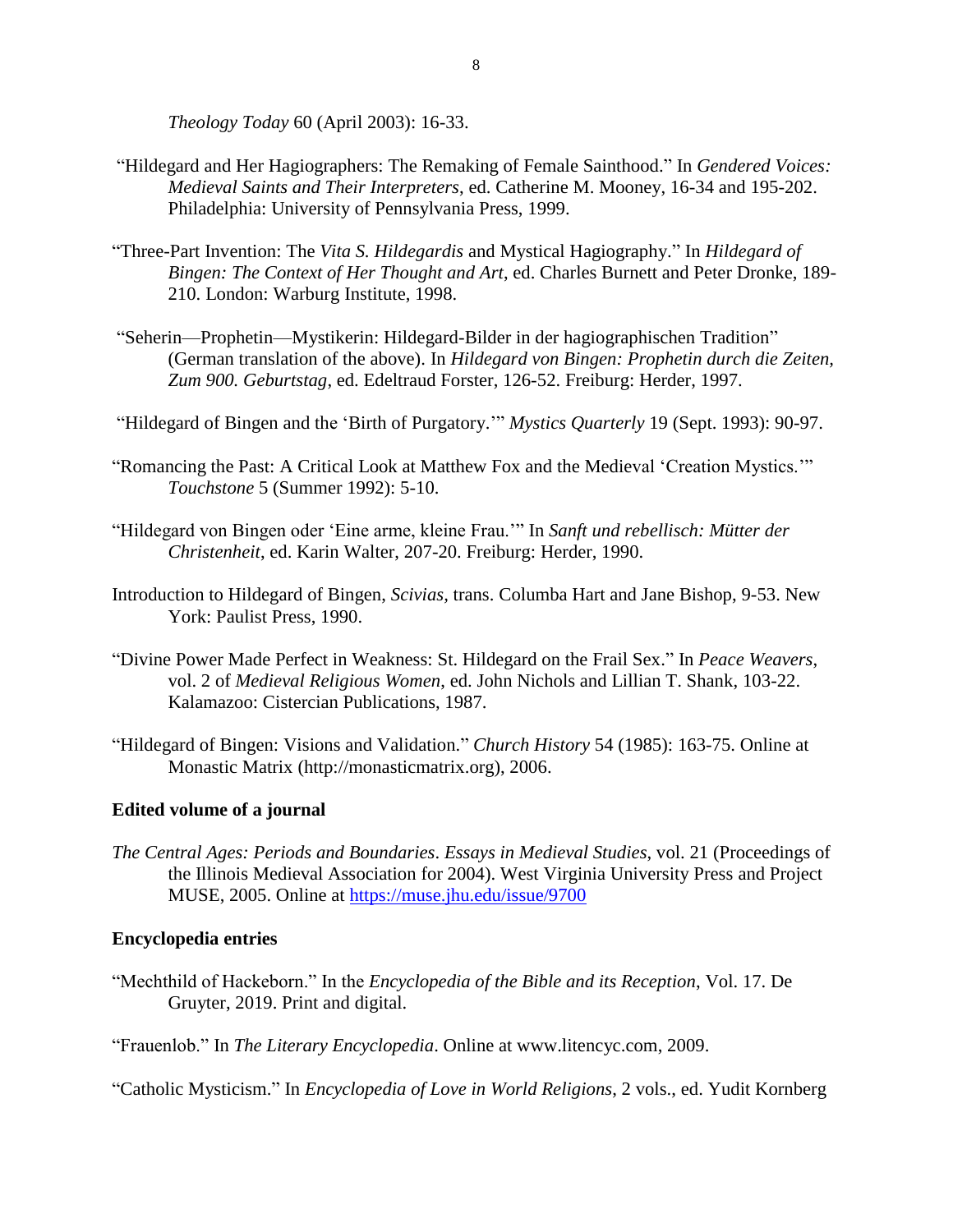Greenberg, 1:103-05. Santa Barbara, CA: ABC-CLIO, 2008. Print and digital.

- "Hildegard of Bingen." In *Dictionary of Gnosis and Western Esotericism*, ed. Wouter J. Hanegraaff et al, 1:571-72. Leiden: Brill, 2005.
- "Hildegard of Bingen" and "Juliana of Mont-Cornillon." In *Women in the Middle Ages: An Eycyclopedia*, ed. Katharina M. Wilson and Nadia Margolis, 1:431-35, 503-05. Westport, CT: Greenwood Press, 2004.
- "Heloise." In *The Feminist Encyclopedia of French Literature*, ed. Eva Martin Sartori, 254-55. Westport, CT: Greenwood Press, 1999.
- "Eve and Mary." In *Women's Studies Encyclopedia* III: *History, Philosophy, and Religion*, ed. Helen Tierney, 135-37. Westport, CT: Greenwood Press, 1991.

### **National conferences organized**

Medieval Imaginings: A Celebration of Historical Fiction, Northwestern, April 2015 Mellon Symposium on the Middle Ages in Translation, Northwestern, July 2013 Mellon Symposium on Medieval Subjectivity, Northwestern, July 2011 American Society of Church History, annual meeting, Boston, January 2011 Medieval Academy of America, annual meeting, Chicago, March 2009 The Feminine Divine in Cross-Cultural Perspective, Northwestern, November 2006 Illinois Medieval Association, annual meeting, Northwestern, February 2004

### **Book reviews**

- Eleanor Johnson, *Staging Contemplation: Participatory Theology in Middle English Prose, Verse, and Drama* (Chicago: U of Chicago Press, 2018). Forthcoming in *Yearbook of Langland Studies* 33 (2019).
- Claire Fanger, *Rewriting Magic: An Exegesis of the Visionary Autobiography of a Fourteenth-Century French Monk* (University Park: Penn State UP, 2015). Forthcoming in *H-France*.
- Anneke Mulder-Bakker et al., *The Dedicated Spiritual Life of Upper Rhine Noble Women: A Study and Translation of a Fourteenth-Century Spiritual Biography of Gertrude Rickeldey of Ortenberg and Heilke of Staufenberg* (Turnhout: Brepols, 2017). *Speculum* 94 (2019): 569-70.
- Racha Kirakosian, *Die Vita der Christina von Hane: Untersuchung und Edition* (Berlin: Walter de Gruyter, 2017). *Speculum* 94 (2019): 233-35.
- Glenn D. Burger, *Conduct Becoming: Good Wives and Husbands in the Later Middle Ages*  (Philadelphia: U. of Pennsylvania Press, 2018). *Church History* 87 (2018), 872-75.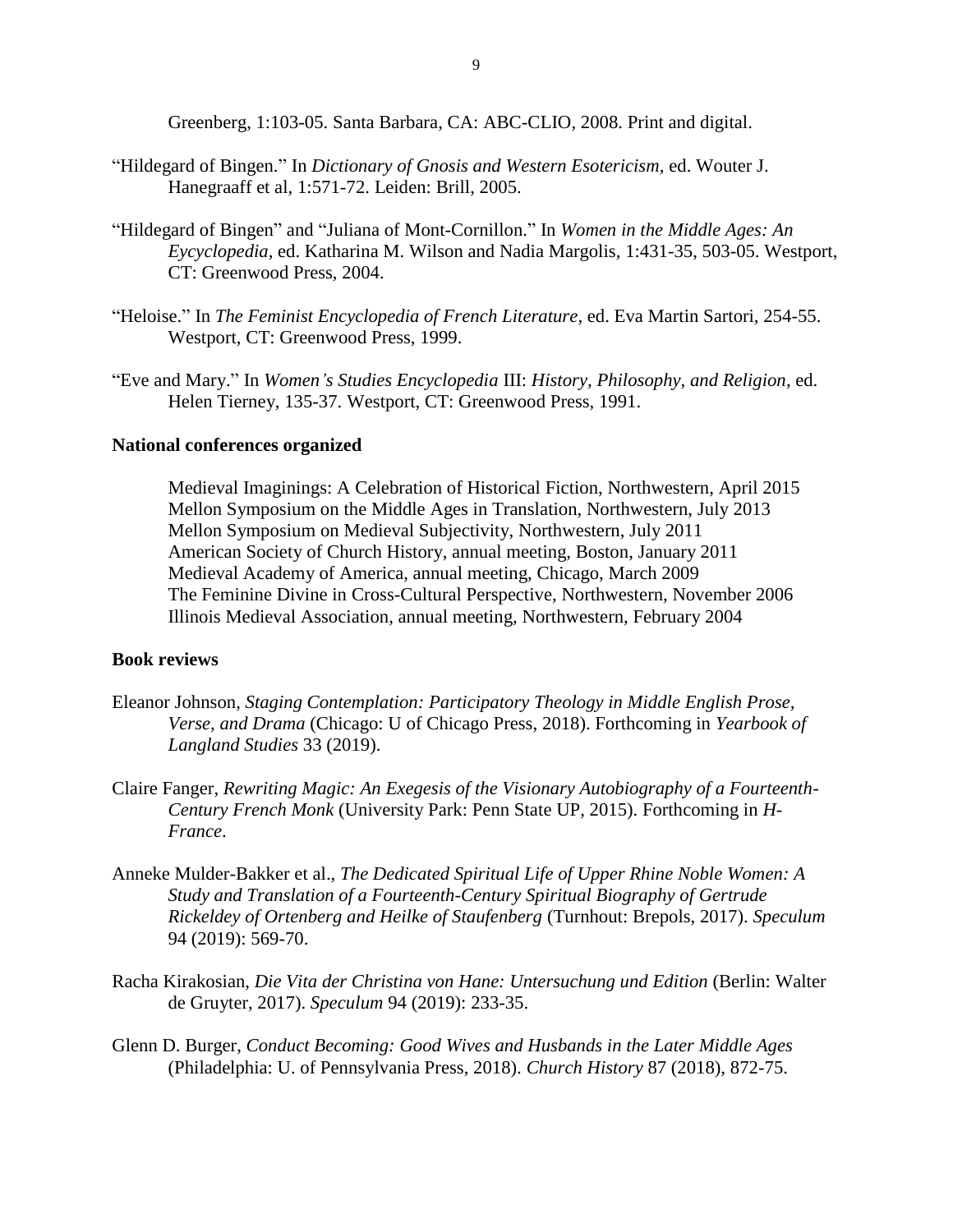- "Carved into the Flesh," review of Jack Hartnell, *Medieval Bodies: Life, Death and Art in the Middle Ages* (London: Wellcome Books, 2018). *London Review of Books* 40.19 (11 Oct. 2018), 39-40.
- Rachel Fulton Brown, *Mary and the Art of Prayer: The Hours of the Virgin in Medieval Christian Life and Thought* (Columbia UP, 2018). *Speculum* 93 (2018): 1169-71.
- "No Peep of Protest," review essay on medieval conduct books. *London Review of Books* 40.14 (19 July 2018), 21-22.
- "Mercenary Knights and Princess Brides." Shayne Aaron Legassie, *The Medieval Invention of Travel* (U. of Chicago Press, 2017). *London Review of Books* 39.16 (17 August 2017), 29-30.
- Amy Hollywood, *Acute Melancholia and Other Essays: Mysticism, History, and the Study of Religion* (Columbia UP, 2016). *Church History* 86.1 (2017): 213-15.
- Maureen Barry McCann Boulton, *Sacred Fictions of Medieval France: Narrative Theology in the Lives of Christ and the Virgin, 1150-1500* (D. S. Brewer, 2015). *Speculum* 92.2 (2017): 503-05.
- "Byzantine Laments." Leonora Neville, *Anna Komnene: The Life and Work of a Medieval Historian* (Oxford UP, 2016). *London Review of Books* 39.5 (2 March 2017), 21.
- Grevel Lindop, *Charles Williams: The Third Inkling* (Oxford UP, 2015). *Spiritus* 16 (2016): 287- 89.
- Sara S. Poor and Nigel Smith, eds., *Mysticism and Reform, 1400-1750* (Notre Dame, 2015). *Seminar* 52.3 (2016): 334-37.
- "Of Burnable Books and Buried Giants: Two Modes of Historical Fiction." Review essay on Bruce Holsinger, *A Burnable Book* (HarperCollins, 2014) and *The Invention of Fire*  (HarperCollins, 2015), and Kazuo Ishiguro, *The Buried Giant* (Alfred A. Knopf, 2015). *postmedieval* 7.2 (2016): 328-35.
- Patricia Dailey, *Promised Bodies: Time, Language, and Corporeality in Medieval Women's Mystical Texts* (Columbia UP, 2013). *Church History* 84 (2015): 656-58.
- A. C. Spearing, *Medieval Autographies: The "I" of the Text* (Notre Dame, 2012). *Religion & Literature* 47.3 (2015): 143-46.
- Wolfgang Riehle, *The Secret Within: Hermits, Recluses, and Spiritual Outsiders in Medieval England*, trans. Charity Scott-Stokes (Cornell UP, 2014). *Journal of Ecclesiastical History* 66 (2015): 643-44.

"When Medicine Failed." Review of Robert Bartlett, *Why Can the Dead Do Such Great Things?*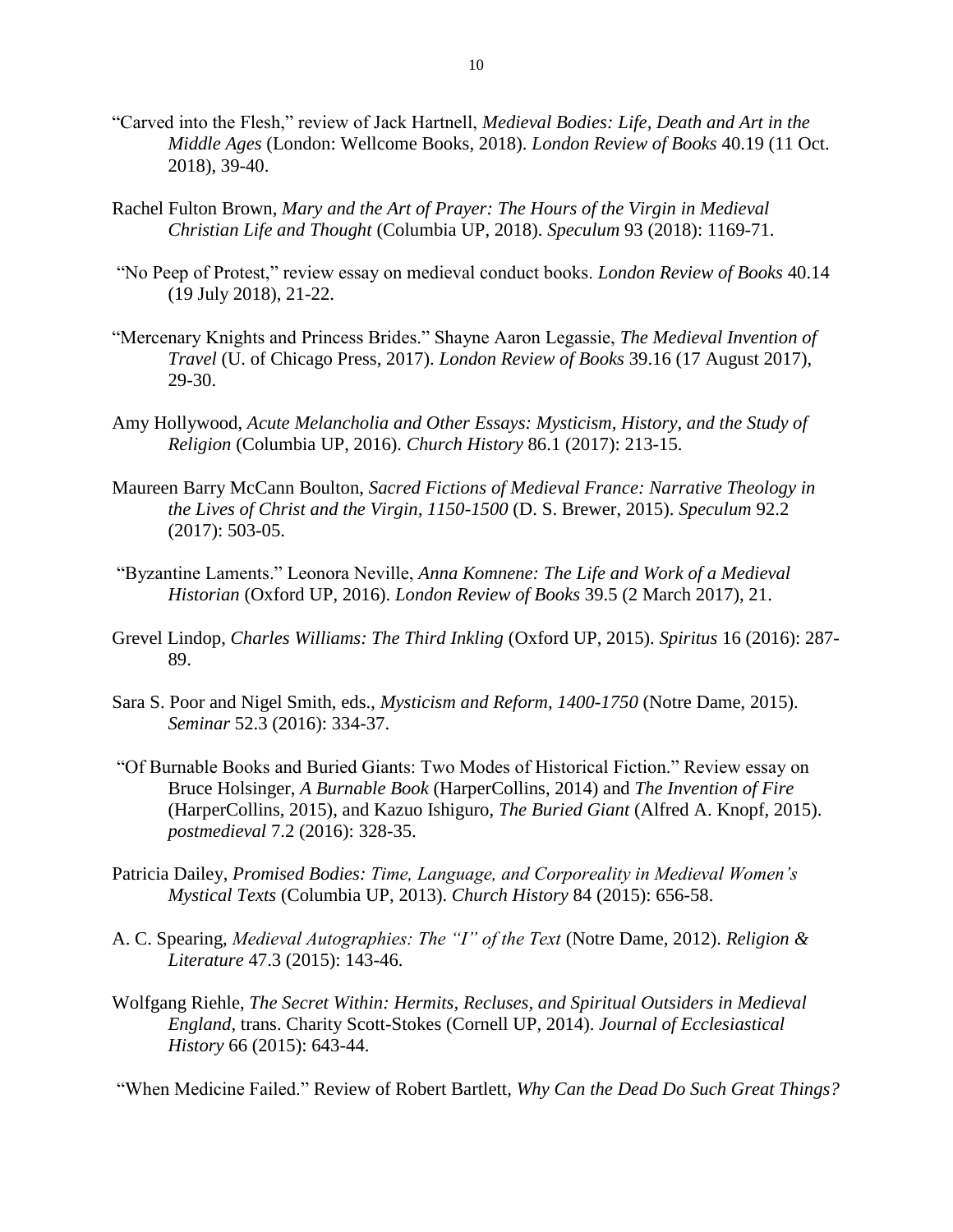*Saints and Worshippers from the Martyrs to the Reformation* (Princeton UP, 2013). *London Review of Books* 37.9 (7 May 2015), 20-21.

- Hildegard of Bingen, *Solutions to Thirty-Eight Questions*, trans. Beverly Mayne Kienzle with Jenny C. Bledsoe and Stephen H. Behnke (Cistercian Publications and Liturgical Press, 2014). *The Medieval Review* (online), April 2015.
- Tanya Stabler Miller, *The Beguines of Medieval Paris: Gender, Patronage, and Spiritual Authority* (U. of Pennsylvania Press, 2014). *Gender & History* 27 (2015): 209-10.
- Karl Whittington, *Body-Worlds: Opicinus de Canistris and the Medieval Cartographic Imagination* (Toronto, PIMS, 2014). *Speculum* 90 (2015): 307-09.
- Devorah Schoenfeld, *Isaac on Jewish and Christian Altars: Polemic and Exegesis in Rashi and the* Glossa Ordinaria (New York, 2013). *Church History* 83 (2014): 740-41.
- "Astonishing Heloise." Review of David Luscombe, ed., *The Letter Collection of Peter Abelard and Heloise* (Oxford, 2013). *London Review of Books* 36.2 (23 January 2014): 5-7.
- Sarah L. Higley, *Hildegard of Bingen's Unknown Language: An Edition, Translation, and Discussion* (Palgrave Macmillan, 2007). *Pneuma: Journal of the Society for Pentecostal Studies* 35 (2013): 459-60.
- Carolynn Van Dyke, ed., *Rethinking Chaucerian Beasts* (New York, 2012). *The Medieval Review* (online), posted June 2013.
- Michelle Karnes, *Imagination, Meditation, and Cognition in the Middle Ages* (Chicago, 2011). *Church History* 82.2 (June 2013): 426-29.
- T. M. Luhrmann, *When God Talks Back: Understanding the American Evangelical Relationship with God* (New York, 2012). *Spiritus* 13.1 (2013): 127-31.
- Wendy Love Anderson, *The Discernment of Spirits: Assessing Visions and Visionaries in the Late Middle Ages* (Tübingen, 2011). *Journal of Ecclesiastical History* 64 (2013): 157-58.
- David Wallace, *Strong Women: Life, Text, and Territory 1347-1645* (Oxford, 2011). *Speculum* 87 (2012): 1262-64.
- Dyan Elliott, *The Bride of Christ Goes to Hell: Metaphor and Embodiment in the Lives of Pious Women, 200-1500* (Philadelphia, 2012). *The Medieval Review* (online), posted June 2012.
- "Ailments of the Tongue." Review of Rita Copeland and Ineke Sluiter, eds., *Medieval Grammar and Rhetoric: Language Arts and Literary Theory, AD 300-1475* (Oxford, 2009). *London Review of Books*, vol. 34, no. 6 (22 March 2012), 23-25.

John D. Cotts, *The Clerical Dilemma: Peter of Blois and Literate Culture in the Twelfth Century*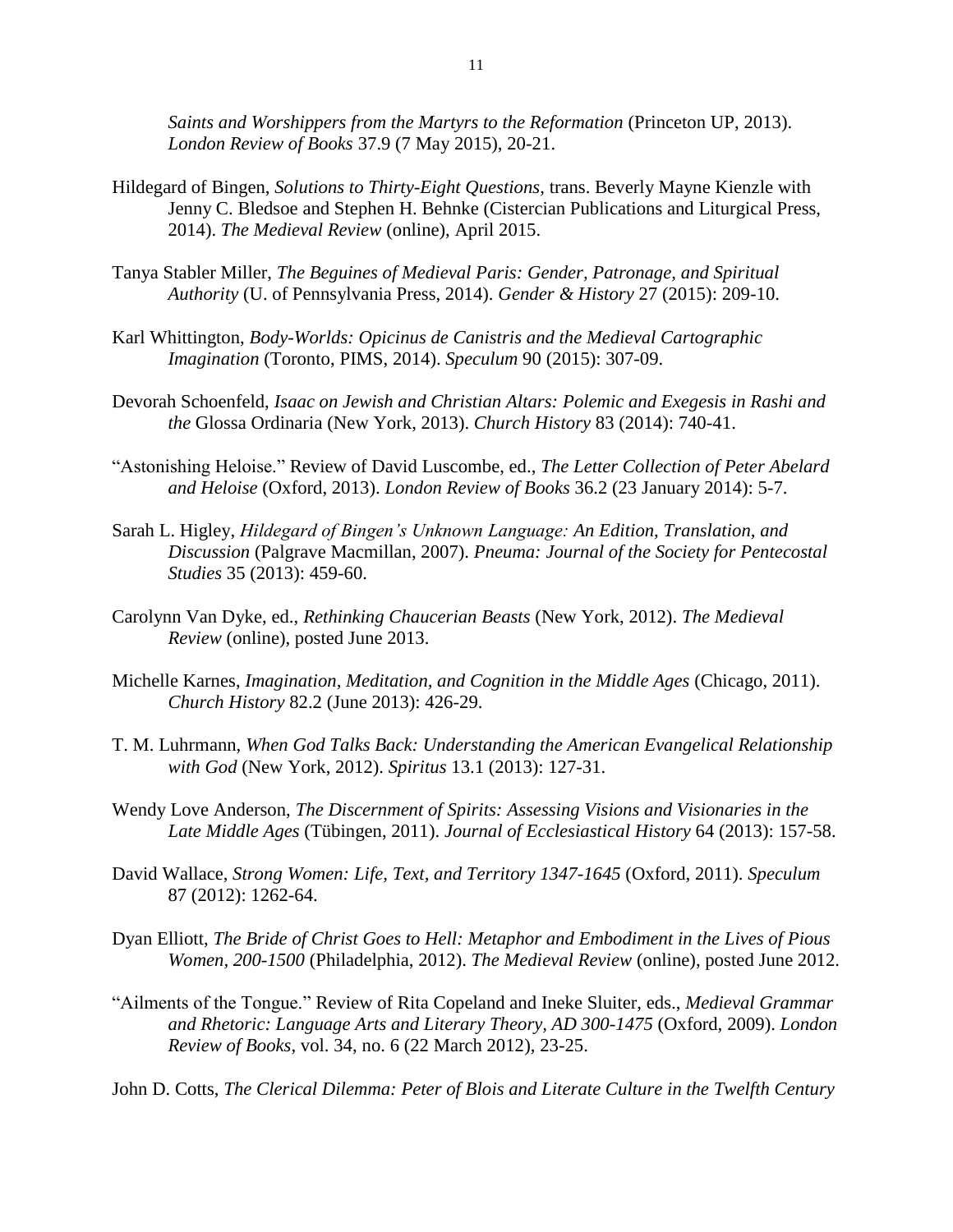(Catholic U. of America Press, 2009). *Speculum* 86 (2011): 1062-63.

- Sarah McNamer, *Affective Meditation and the Invention of Medieval Compassion* (U. of Pennsylvania Press, 2010). *Journal of English and Germanic Philology* 110 (2011): 523- 26.
- Michael Battle, *Ubuntu: I in You and You in Me* (Seabury Books, 2009). *Spiritus* 11.1 (2011): 136-38.
- Jessica Barr, *Willing to Know God: Dreamers and Visionaries in the Later Middle Ages* (Ohio State UP, 2010). *The Medieval Review*, online, posted March 2011.
- Christine Cooper-Rompato, *The Gift of Tongues: Women's Xenoglossia in the Later Middle Ages*  (Pennsylvania State UP, 2010). *Religion & Literature* 42:3 (Autumn 2010): 209-11.
- Jennifer Bryan, *Looking Inward: Devotional Reading and the Private Self in Late Medieval England* (U. of Pennsylvania Press, 2008). *Journal of Medieval Religious Cultures* 36:1 (2010): 111-14.
- Miri Rubin, *Emotion and Devotion: The Meaning of Mary in Medieval Religious Cultures* (Central European UP, 2009). *Speculum* 85 (2010): 458-59.
- "My Feet Are Cut Off." Review of *Gilte Legend*, Vols. I-II, ed. by Richard Hamer and Vida Russell (Oxford: EETS, 2006-07). *London Review of Books* 31 (3 Dec. 2009), 38-39.
- Meri Heinonen, *Brides and Knights of Christ: Gender and Body in Later Medieval German Mysticism* (Finland: University of Turku Press, 2007). *Historiallinen Aikakauskirja*.
- Kathleen Norris, *Acedia & Me: A Marriage, Monks, and a Writer's Life* (Riverhead Books, 2008). *Spiritus* 9 (2009): 123-25.
- Elizabeth Dreyer, *Holy Power, Holy Presence: Rediscovering Medieval Metaphors for the Holy Spirit* (Paulist, 2007). *Catholic Historical Review* 95 (2009): 109-10.
- *Gautier de Coinci: Miracles, Music, and Manuscripts*, ed. by Kathy M. Krause and Alison Stones (Brepols, 2006). *Church History* 77 (2008): 1039-41.
- James Simpson, *Burning to Read: English Fundamentalism and Its Reformation Opponents* (Belknap Press, 2007). *Speculum* 83 (2008): 1036-38.
- Bernard McGinn, *The Harvest of Mysticism in Medieval Germany* (Crossroad, 2005). *Journal of Ecclesiastical History* 59 (2008): 328-29.
- Kathryn Kerby-Fulton, *Books Under Suspicion: Censorship and Tolerance of Revelatory Writing in Late Medieval England* (Notre Dame, 2006). *Catholic Historical Review* 94 (2008): 356-58.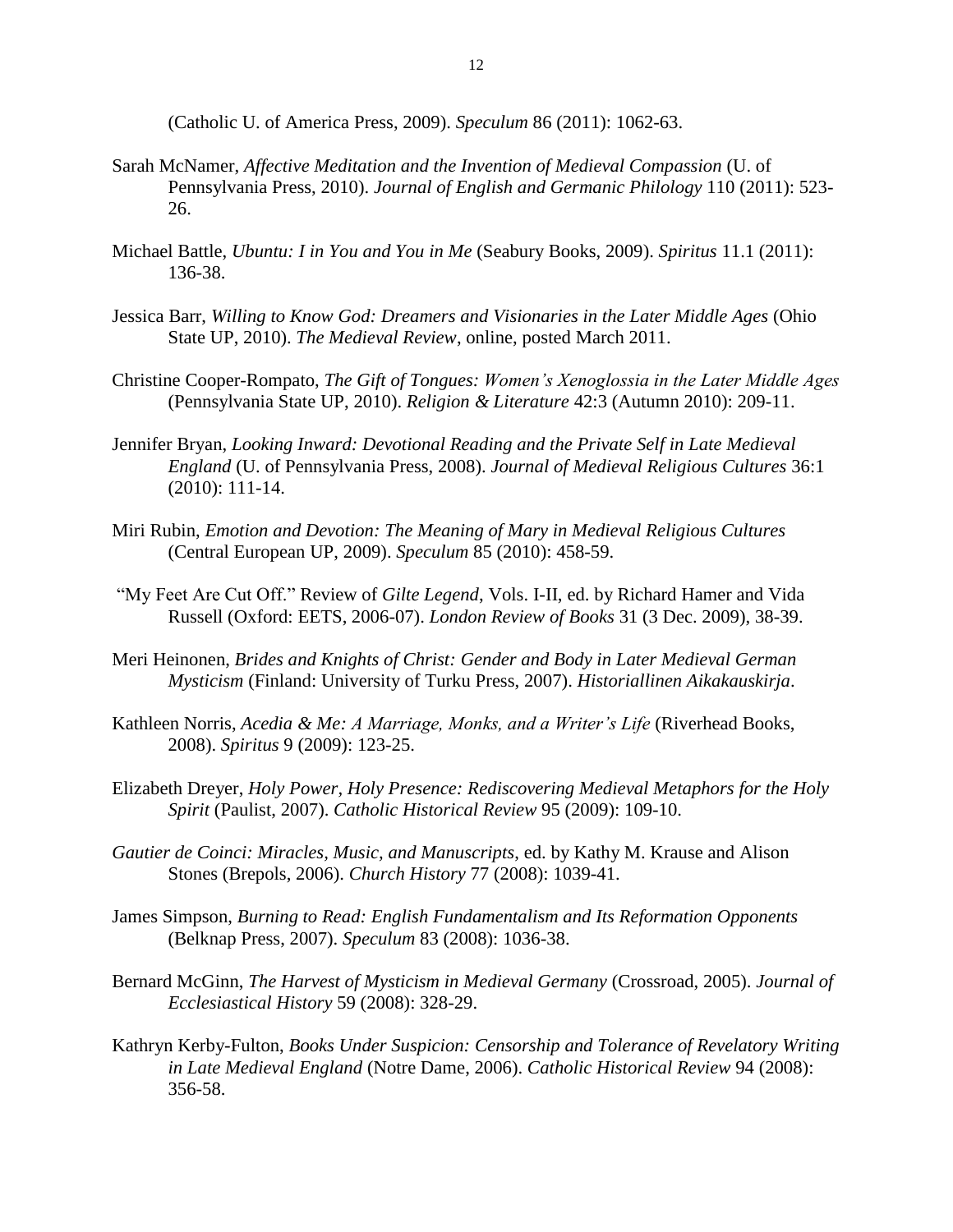- Caroline Walker Bynum, *Wonderful Blood: Theology and Practice in Late Medieval Northern Germany and Beyond* (U. of Pennsylvania Press, 2007). *Journal of the American Academy of Religion* 76 (2008): 223-25.
- John W. Coakley, *Women, Men, and Spiritual Power: Female Saints and Their Male Collaborators* (New York: Columbia University Press, 2006). *Catholic Historical Review* 93 (2007): 916-17.
- Paula M. Rieder, *On the Purification of Women: Churching in Northern France, 1100-1500* (New York: Palgrave Macmillan, 2006). *Speculum* 82 (2007): 755-56.
- Gillan Crow, "*This Holy Man": Impressions of Metropolitan Anthony* (London: Darton, Longman and Todd, 2005). *Spiritus* 6 (2006): 260-63.
- "I was such a lovely girl." Review of Robert Kehew, ed., *Lark in the Morning: The Verses of the Troubadours* (Chicago: University of Chicago Press, 2005); John Hirsh, ed., *Medieval Lyric: Middle English Lyrics, Ballads, and Carols* (Oxford: Blackwell, 2005); and Anne Klinck, ed., *Anthology of Ancient and Medieval Woman's Song* (New York: Palgrave Macmillan, 2004). *London Review of Books* 28:10 (25 May 2006), 26-27.
- Suzanne Conklin Akbari, *Seeing through the Veil: Optical Theory and Medieval Allegory* (Toronto: University of Toronto Press, 2004). *History and Philosophy of the Life Sciences* 27 (2005): 505-07.
- Kathleen Kamerick, *Popular Piety and Art in the Late Middle Ages: Image Worship and Idolatry in England 1350-1500* (New York: Palgrave, 2002). *Journal of Religious History* 29 (June 2005): 180-81.
- Constant Mews, *Abelard and Heloise* (Oxford: Oxford University Press, 2005). *H-France Review* 5 (2005): 466-70. Online publication of the Society for French Historical Studies (SFHS).
- Peter Schäfer, *Mirror of His Beauty: Feminine Images of God from the Bible to the Early Kabbalah* (Princeton: Princeton University Press, 2002). *Speculum* 79:4 (Oct. 2004): 1136-38.
- Jeffrey Hamburger, *St. John the Divine: The Deified Evangelist in Medieval Art and Theology* (Berkeley: University of California Press, 2002). *Spiritus* 4:1 (Spring 2004): 107-10.
- Maud Burnett McInerney, *Eloquent Virgins: From Thecla to Joan of Arc* (New York: Palgrave Macmillan, 2003). *The Medieval Review* (online), posted May 2004.
- Ulrike Wiethaus, ed. and trans., *Agnes Blannbekin, Viennese Beguine: Life and Revelations* (Woodbridge, Suffolk: Boydell & Brewer, 2002). *Catholic Historical Review* 89:4 (Oct. 2003): 763-64.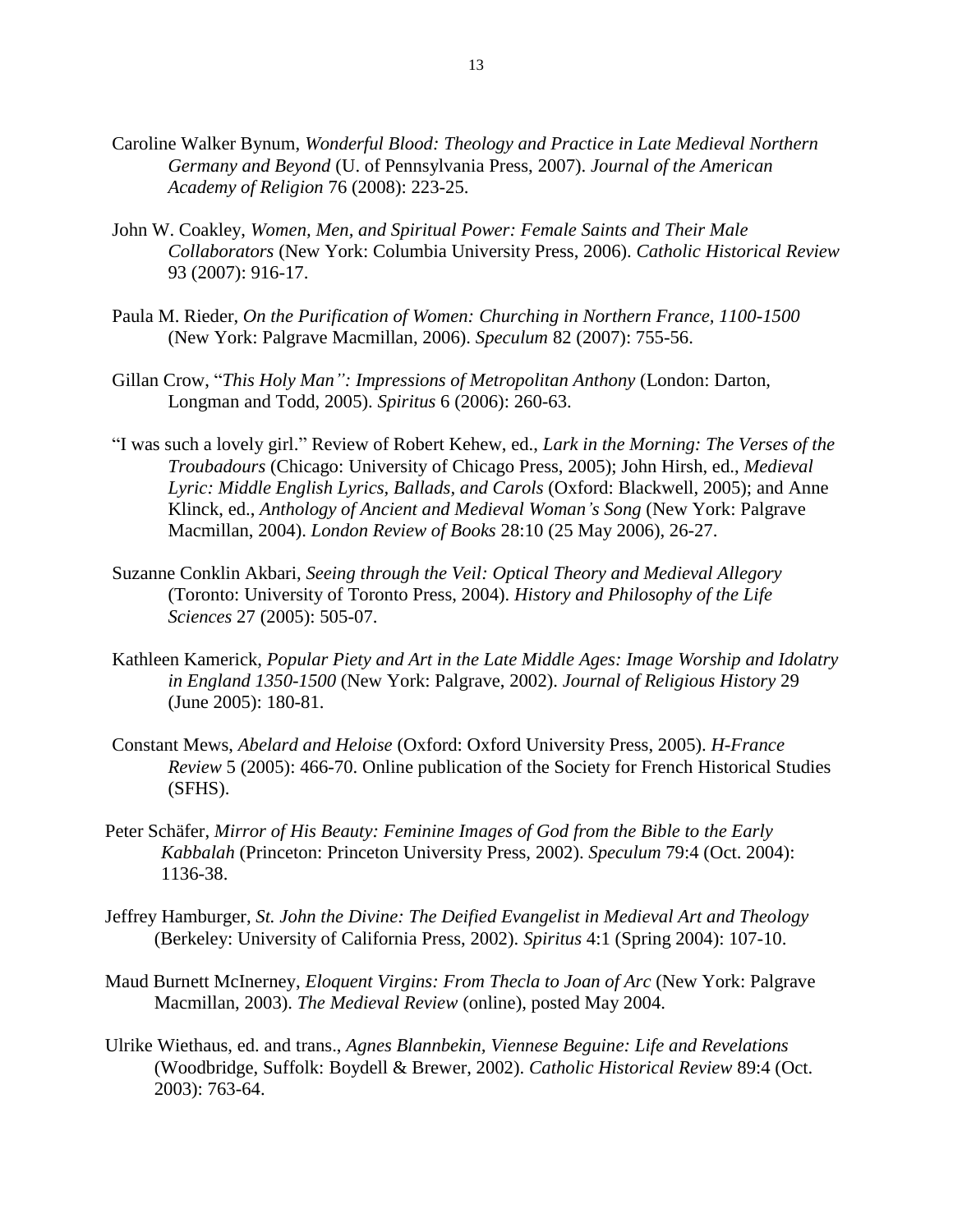- Walter Simons, *Cities of Ladies: Beguine Communities in the Medieval Low Countries, 1200- 1565* (Philadelphia: University of Pennsylvania Press, 2001). *Journal of Religion* 83:3 (July 2003): 440-42.
- Hildegard Elisabeth Keller, *My Secret Is Mine: Studies on Religion and Eros in the German Middle Ages* (Leuven: Peeters, 2000). *Sixteenth Century Journal* 33:3 (2002): 885-86.
- Nancy Bradley Warren, *Spiritual Economies: Female Monasticism in Later Medieval England* (Philadelphia: U. of Pennsylvania Press, 2001). *Studies in the Age of Chaucer* 24 (2002): 439-42.
- Bruce Holsinger, *Music, Body, and Desire in Medieval Culture: Hildegard of Bingen to Chaucer* (Stanford: Stanford U. Press, 2001). *Journal of Religion* 82:4 (Oct. 2002): 634-35.
- Kathleen Garay and Madeleine Jeay, trans., *The Life of Saint Douceline, a Beguine of Provence* (Cambridge: D. S. Brewer, 2001). *Catholic Historical Review* 88:3 (July 2002): 583-84.
- Sarah Salih, *Versions of Virginity in Late Medieval England* (Cambridge: D. S. Brewer, 2001). *The Medieval Review* (online), posted July 2002.
- Maria Maddalena de' Pazzi, *Selected Revelations*, trans. Armando Maggi (New York: Paulist Press, 2000). *Review for Religious* 61 (2002): 217-19.
- Margaret Porette, *The Mirror of Simple Souls*, trans. Edmund Colledge, J. C. Marler, and Judith Grant (Notre Dame, IN: U. of Notre Dame Press, 1999). *Review for Religious* 59 (2000): 547-49.
- Dyan Elliott, *Fallen Bodies: Pollution, Sexuality, and Demonology in the Middle Ages* (Philadelphia: U. of Pennsylvania Press, 1999). *Speculum* 75 (Apr. 2000): 454-56.
- Hildegard of Bingen*, Liber divinorum operum*, ed. Albert Derolez and Peter Dronke, CCCM 92 (Turnhout: Brepols, 1996). *Speculum* 75 (Apr. 2000): 478-80.
- "Uppity Trumpet of the Living Light," review article on Hildegard of Bingen, *London Review of Books* 22:2 (20 Jan. 2000): 19-21.
- Bernard McGinn, *The Flowering of Mysticism: Men and Women in the New Mysticism (1200- 1350)* (New York: Crossroad, 1998). *Church History* 68 (1999): 985-87.
- Constant Mews, *The Lost Love Letters of Heloise and Abelard: Perceptions of Dialogue in Twelfth-Century France* (New York: St. Martin's Press, 1999). *The Medieval Review* (online), posted Dec. 1999.
- Alcuin Blamires, *The Case for Women in Medieval Culture* (Oxford: Clarendon, 1997). *Modern Philology* 97 (Nov. 1999): 241-45.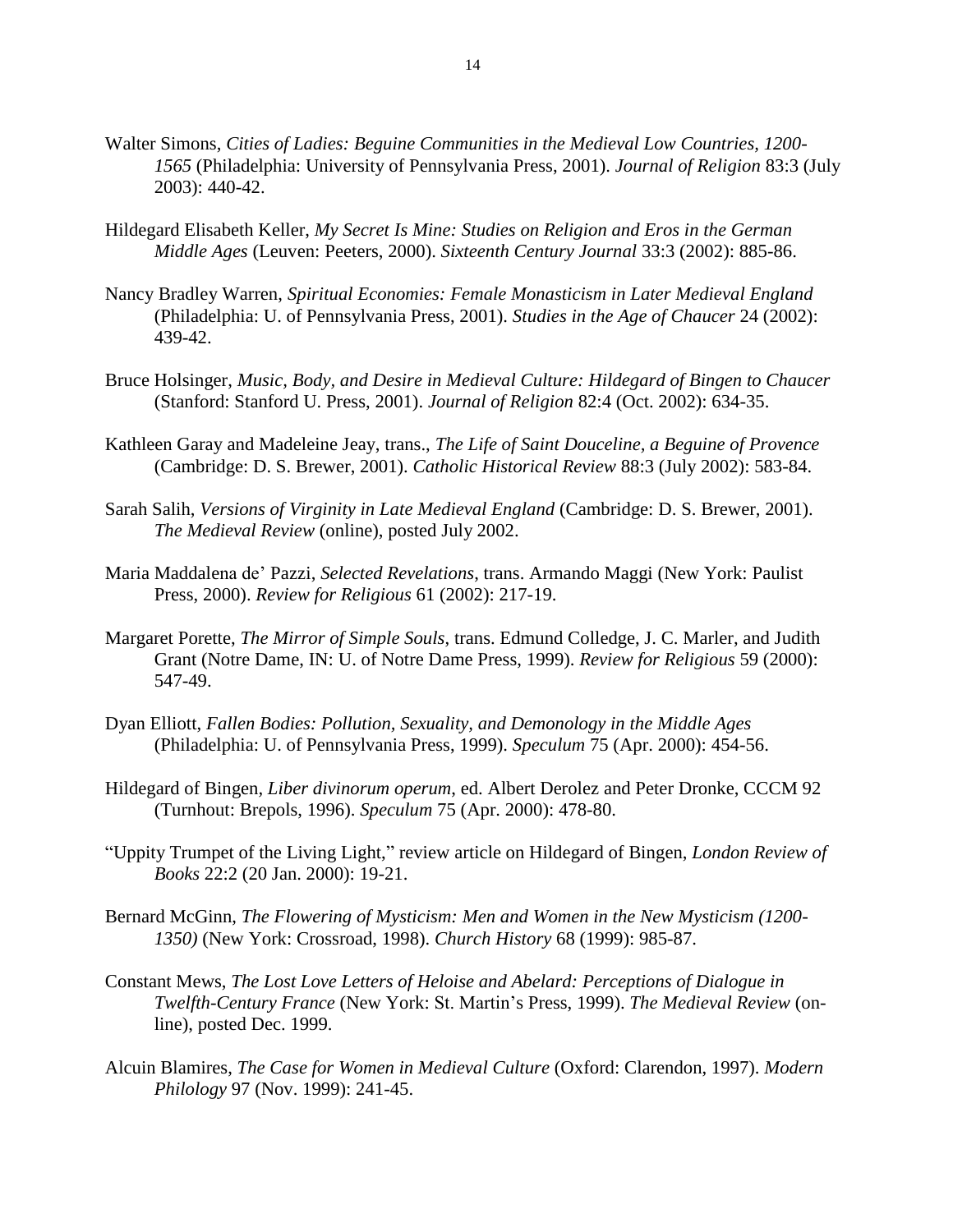- Marjorie O'Rourke Boyle, *Divine Domesticity: Augustine of Thagaste to Teresa of Avila* (Leiden: Brill, 1997). *Speculum* 74 (Oct. 1999): 1033-35.
- Donald Nicholl, *Triumphs of the Spirit in Russia* (London: Darton, Longman & Todd, 1997). *Christian Spirituality Bulletin* 7 (Spring 1999): 33-34.
- Sabina Flanagan, *Hildegard of Bingen, 1098-1179: A Visionary Life*, 2nd ed. (London: Routledge, 1998). *Medievalia et Humanistica*, n.s. 26 (1999): 184-86.
- Joseph Baird and Radd Ehrman, trans. *Letters of Hildegard of Bingen*, vol. 2 (New York: Oxford, 1998). *The Medieval Review* (on-line), posted May 1999.
- Marcia Colish, *Medieval Foundations of the Western Intellectual Tradition, 400-1400* (New Haven: Yale, 1997). *Church History* 67 (Dec. 1998): 757-59.
- Jo Ann McNamara, *Sisters in Arms: Catholic Nuns through Two Millennia* (Cambridge, MA: Harvard, 1996). *Journal of Religion* 78 (July 1998): 435-37.
- Ellen Ross, *The Grief of God: Images of the Suffering Jesus in Late Medieval England* (Oxford, 1997). *Christian Spirituality Bulletin* 6 (Spring 1998): 25-26.
- Sylvain Gouguenheim, *La sibylle du Rhin: Hildegarde de Bingen, abbesse et prophétesse rhénane* (Paris: Sorbonne, 1996). *Speculum* 73 (April 1998): 522-24.
- John Carmi Parsons and Bonnie Wheeler, eds., *Medieval Mothering* (New York: Garland, 1996). *Medieval Feminist Newsletter* 24 (Fall 1997): 55-57.
- Peter Dronke, ed. and trans., *Nine Medieval Latin Plays* (Cambridge, 1994). *Journal of Medieval Latin* 7 (1997): 258-60.
- Bernard McGinn, ed., *Meister Eckhart and the Beguine Mystics: Hadewijch of Brabant, Mechthild of Magdeburg, and Marguerite Porete* (New York: Continuum, 1994). *Journal of Religion* 76 (July 1996): 477-79.

Review article: five books on Hildegard of Bingen. *Review for Religious* 55 (Jan. 1996): 92-96.

- Richard Rolle, *Emendatio vitae* and *Orationes ad honorem nominis Ihesu*, ed. Nicholas Watson (Toronto: Pontifical Institute, 1995). *Journal of Medieval Latin* 6 (1996): 248-50.
- Elizabeth Alvilda Petroff, *Body and Soul: Essays on Medieval Women and Mysticism* (New York: Oxford, 1994). *Journal of Religion* 76 (January 1996): 115-16.
- "À la recherche des textes d'Hildegarde de Bingen" (review article), *Cahiers de civilisation médiévale* 38 (1995): 378-83.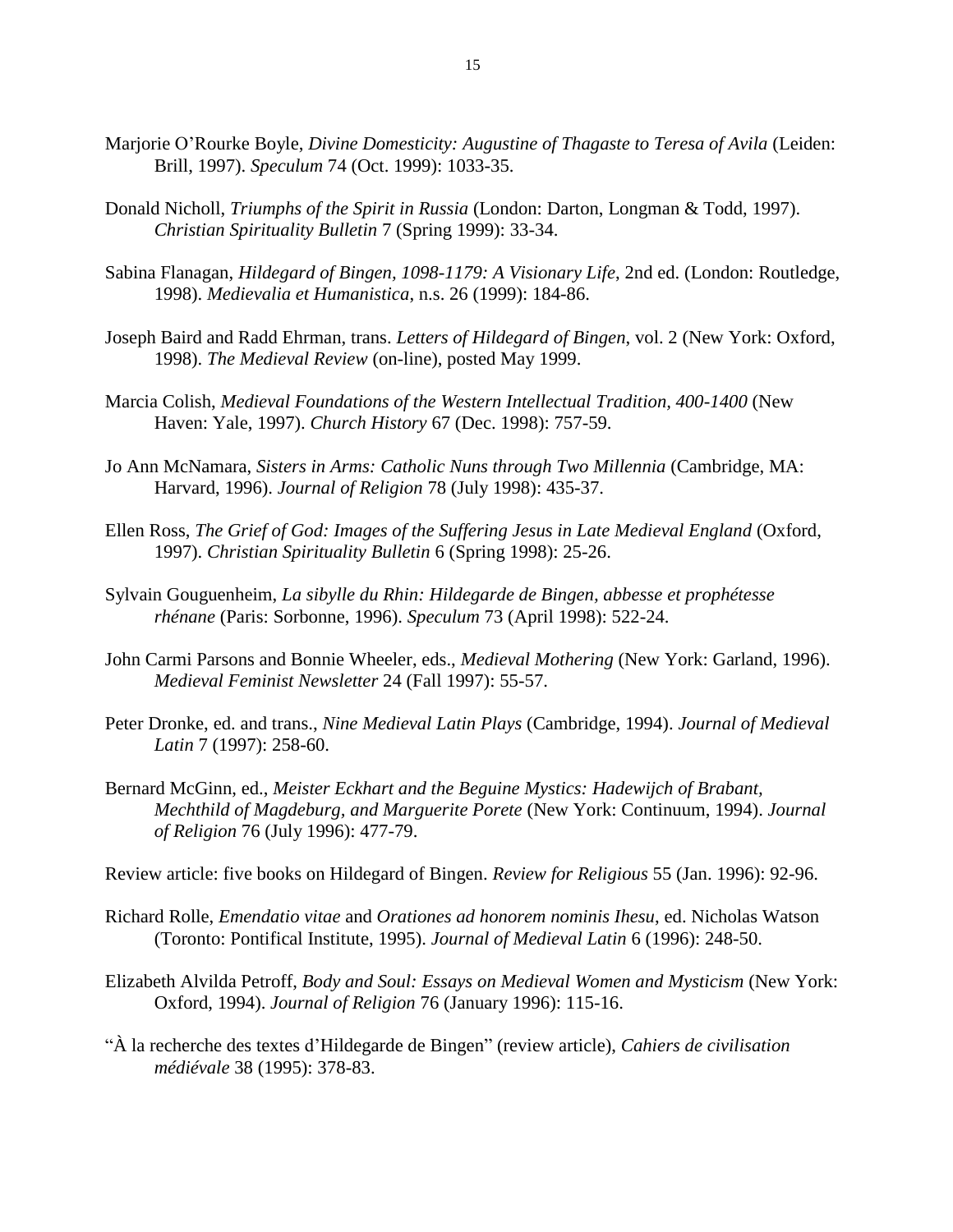- Monica Klaes, ed., *Vita S. Hildegardis*, CCCM 126 (Turnhout, Belgium: Brepols, 1993). *Speculum* 69 (Oct. 1994): 1194-96.
- Pamela Raabe, *Imitating God: The Allegory of Faith in Piers Plowman B* (Athens: University of Georgia Press, 1990). *Religious Studies Review* 19 (1993): 152.
- Joan Nuth, *Wisdom's Daughter: The Theology of Julian of Norwich* (New York: Crossroad, 1991). *Journal of Religion* 73 (July 1993): 410-11.
- Mary Jeremy Finnegan, O.P., *The Women of Helfta: Scholars and Mystics* (Athens: University of Georgia Press, 1991). *Speculum* 68 (April 1993): 505-06.
- Anne Clark, *Elisabeth of Schönau: A Twelfth-Century Visionary* (Philadelphia: University of Pennsylvania Press, 1992). *Catholic Historical Review* 79 (Jan. 1993): 96-98.
- Jeffrey Hamburger, *The Rothschild Canticles: Art and Mysticism in Flanders and the Rhineland circa 1300* (New Haven: Yale, 1990). *Mystics Quarterly* 18 (Dec. 1992): 138-41.
- Audrey Davidson, ed., *Hildegard von Bingen: Ordo Virtutum* (Kalamazoo: Medieval Institute, 1985). *Mystics Quarterly* 17 (Dec. 1991): 197-98.
- Kathryn Kerby-Fulton, *Reformist Apocalypticism and Piers Plowman* (Cambridge, 1990). *Yearbook of Langland Studies* 5 (1991): 199-202.
- Caroline Walker Bynum, *Holy Feast and Holy Fast : The Religious Significance of Food to Medieval Women* (Berkeley: University of California Press, 1987). *Envoi* 2 (Spring 1990): 47-54.
- Matthew Fox, ed., *Hildegard of Bingen's Book of Divine Works* (Santa Fe: Bear & Company, 1987). *Mystics Quarterly* 15 (Dec. 1989): 190-92.
- M. L. Arduini, *Non fabula sed res: Politische Dichtung und dramatische Gestalt in den 'Carmina' Ruperts von Deutz* (Rome: Edizioni di Storia e Letteratura, 1985). *Speculum* 64 (Jan. 1989): 113-15.
- Margaret Labarge, *A Small Sound of the Trumpet: Women in Medieval Life* (Boston: Beacon, 1986). *Centennial Review* 32 (1988): 196-97.
- Peter Dronke, *Women Writers of the Middle Ages: A Critical Study of Texts from Perpetua († 203) to Marguerite Porete († 1310)* (Cambridge, 1984). *Mystics Quarterly* 12 (1986): 37-39.
- Katharina Wilson, ed., *Medieval Women Writers* (Athens: University of Georgia Press, 1984). *Religious Studies Review* 11 (1985): 78.

Lauge Olaf Nielsen, *Theology and Philosophy in the Twelfth Century* (Leiden: Brill, 1982).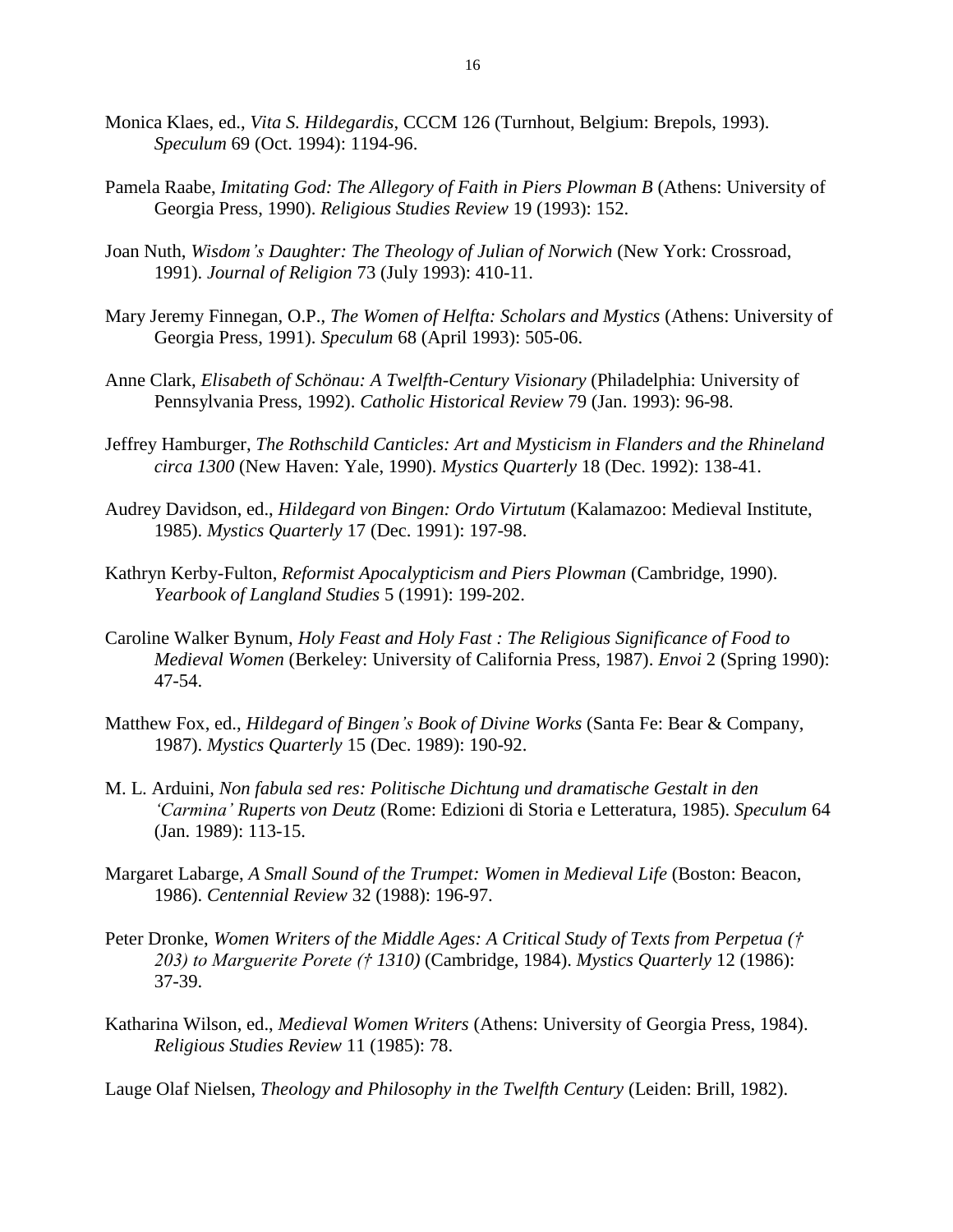*Church History* 53 (1984): 89-90.

# **Selected Media Work**

German radio program on the Guglielmite heretics, 2017. Documentary (A & E cable TV), "The Rise of Christianity: The Second Thousand Years," 2000. MLA radio program, "What's the Word?" on medieval women, 2000. Featured in documentary film, "In the Symphony of the World: A Portrait of Hildegard of Bingen," dir. John Fuegi and Jo Francis (Flare Productions, 1999); produced by Danish, Swedish, and Dutch national television. Consultant for *Women of Spirit*, Wisconsin Public Radio series, dir. Jean Feraca, 1990. Video program on Hildegard of Bingen, National Cathedral, Washington, 1989.

# **Invited Lectures**

- "Hidden Sins: Miraculous Mind Reading and the Confessional." Annual Medieval Studies Lecture, National University of Ireland, Galway, 17 Oct. 2018
- "Before Universities: The Erotics of Instruction in the Early Middle Ages." Chicago Seminar on Medieval Intellectual and Cultural History, 2 Dec. 2017.
- "Wisdom, Charisma, and the Medieval Art of Teaching." Matthew Simpson Lecture in Religion, Simpson College, Iowa, 26 Oct. 2017.
- "Frauenlob als volkssprachlicher Theologe: Trinität und Erlösung im *Kreuzleich*," Meißen, Germany, 16 Sept. 2017.
- "Otherworld Visions in High Medieval Britain," University of Rochester, 27 March 2017.

"Charles Williams and the Idea of a Christian Magic," Lake Forest College, 9 March 2017.

- "Sacred, Secular and Sensual: Two Studies in Late Medieval Crossover." Keynote address, Fourth Annual Symposium on Medieval and Renaissance Studies, St. Louis University, 20 June 2016.
- "Mystical *fin de siècle*: Authorship and Annihilation in Three Women of the 1290s." Keynote address, conference on "Social Dominance and Resistance in the Middle Ages," Brussels, 17 June 2016.
- "Annihilation and Authorship: Three Women Mystics of the 1290s." Presidential address, Medieval Academy of America, Boston, 27 Feb. 2016.

"Exchanging Hearts." Lake Forest College, November 2014.

"Buddhism and Christianity in T. S. Eliot's *Four Quartets*." Zen Temple, Evanston, Sept. 2014.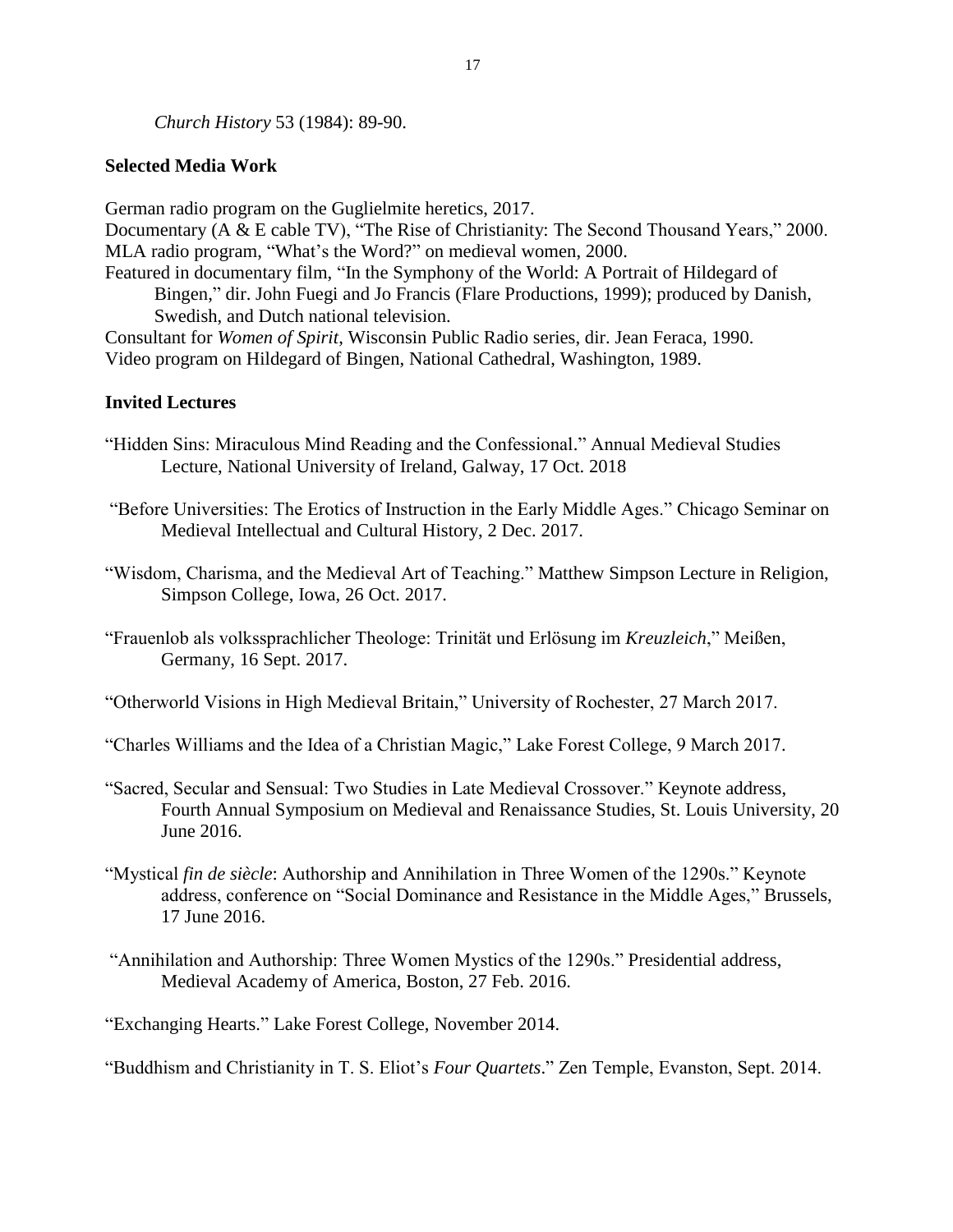- "Persona: Some Thoughts about Medieval Selfhood." University of Arkansas at Fayetteville, March 2014.
- "Translating the Trinity (and a long-lost saint): On the Origins of the *Rothschild Canticles*." Mellon Symposium on "The Middle Ages in Translation," Northwestern, July 2013
- "Holy Sinners: Revisiting *Sir Gawain* and *Sir Gowther*." Rutgers University, Center for British Studies, March 2013.
- "*Felix Culpa* and the Principle of Double Judgment." Princeton University, Nov. 2012.
- "The Literary Traditions of Marguerite Porete." Morimichi Watanabe Lecture, 47<sup>th</sup> International Congress on Medieval Studies, Kalamazoo, May 2012.
- "'Iam cor meum non sit suum': Exchanging Hearts, from Heloise to Helfta." Stanford University, February 2012. Same lecture at Somerville College, Oxford, Oct. 2012.
- "*The Passion of the Jews of Prague:* The Pogrom of 1389 and the Lessons of a Medieval Parody." Presidential address, American Society of Church History, Chicago, Jan. 2012.
- "A Lawsuit in Heaven: *The Dispute between God and His Mother*." Keynote address, Medieval Association of the Midwest. St. Norbert College, Green Bay, WI, Oct. 2011.
- The Conway Lectures in Medieval Studies, University of Notre Dame, Sept. 2011, on the theme "Medieval Crossover: Reading the Secular Against the Sacred"
	- (1) "Double-coding: Knights of Arthur, Knights of Christ"
	- (2) "Parody: The Dispute between God and His Mother"
	- (3) "Convergence: René of Anjou and the Heart's Two Quests"
- "*Felix culpa* and the Principle of Double Judgment." Mellon Symposium on Medieval Subjectivity, Northwestern, July 2011.
- "Exchanging Hearts: A Medievalist Looks at Transplant Surgery." Conference on "Rethinking the Medieval Legacy for Contemporary Theology," Claremont Graduate University, 16 April 2010.
- "Eliot's Affirmative Way: Julian of Norwich, Charles Williams, and *Little Gidding*." NU English Dept. Colloquium, 9 March 2010.
- "Exchanging Hearts." Harvard University, 1 October 2009. Different versions of this talk at the Evanston Public Library, 3 Nov. 2009, and the Newberry Library, Medieval Intellectual History Workshop, 30 Jan. 2010.

"Two Royal Sisters, Saint and Heresiarch." University of Memphis, 18 March 2009.

"The Fire and the Rose: Julian of Norwich at Little Gidding." Conference on "Historical Texts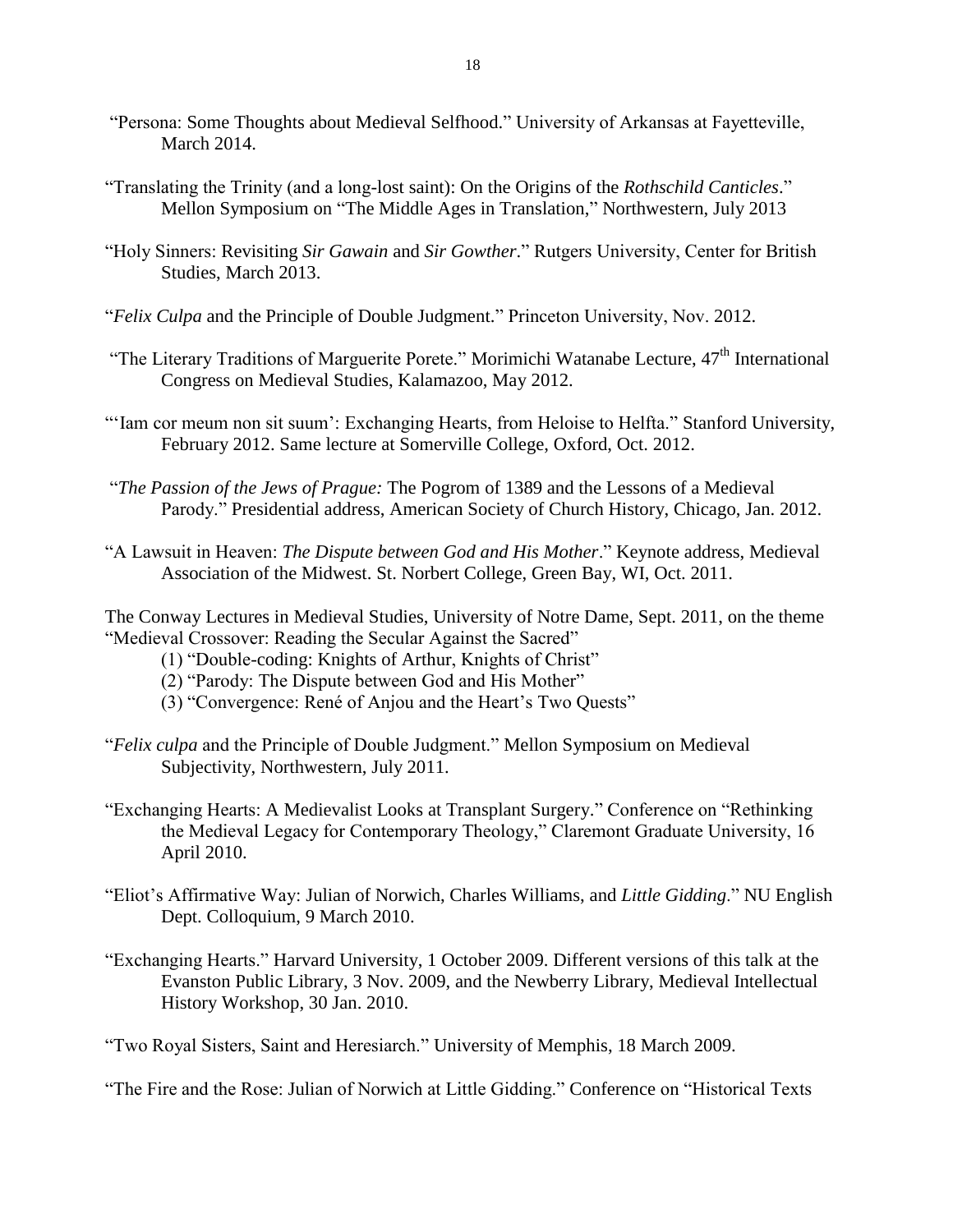and Cultural Contexts," University of Southern Connecticut, 8 Nov. 2008.

- "Redeeming the Time: Langland, Julian, and the Art of Lifelong Revision." Yale University, 6 Nov. 2008; same lecture, University of Tennessee at Knoxville, 9 Feb. 2009.
- "Standing at the Gates of Time." At "An Apostle in Our Time," conference in memory of Metropolitan Anthony of Sourozh, London, 21 June 2008.
- "Charles Williams and the Companions of the Co-inherence." Keynote lecture, Association for the Study of Esotericism, College of Charleston, 29 May 2008.
- "Indwelling." Keynote lecture, "Experiments in Empathy: The Middle Ages," symposium in honor of Karl Morrison. Rutgers University, 1 May 2008.
- "Visions and Revisions: Redeeming the Time in *Piers Plowman* and *A Revelation of Love*." Oxford University, 22 April 2008.
- "Ennobling Love and Saintly Romance: Twelfth-Century Spiritual Couples." Duke University, 11 Sept. 2007.
- "Jews, Christians, and the Goddess of the Bible." East Lecture, Lynchburg College, Nov. 2006.
- "Latin and the Vernaculars: Some Notes on the Translation, Reception, and Repression of Mystical Texts." Newberry Library, Medieval Intellectual History Colloquium, Nov. 2006.
- "Frauenlob's Song of Songs: Translating a Medieval Marian Performance." Brown University, Oct. 2005. Same lecture at University of Minnesota, Dec. 2005.
- "The Heretic Saint: Guglielma of Bohemia, Milan, and Brunate." Keynote address, "New Medievalisms II," conference at University of Western Ontario, March 2005. Same lecture at Northwestern University, inaugural lecture for Evans Professorship, March 2005.
- "The Artifice of Eternity: Three Versions of Celestial Poetics." Keynote address, conference on "Envisaging Heaven in the Middle Ages," Bristol, July 2004. Same lecture at University of Notre Dame (keynote for conference on "Naming the Unnameable"), Sept. 2004.
- "What Did It Mean to Say 'I Saw'"? On the Theory and Practice of Medieval Visions." Harvard University, Nov. 2002. Alternative versions of this lecture at the University of North Carolina-Charlotte, Mar. 2003, and University of Notre Dame, July 2003.

"Christ as Cupid in Late Medieval Art and Devotion." Harvard University, Nov. 2002.

"Thinking with Goddesses: Imaginative Theology and the Limits of Intolerance." Keynote address, Illinois Medieval Assn., Urbana, Feb. 2002. Same lecture at the University of California, Berkeley, Feb. 2002, and Barnard College, Jan. 2002.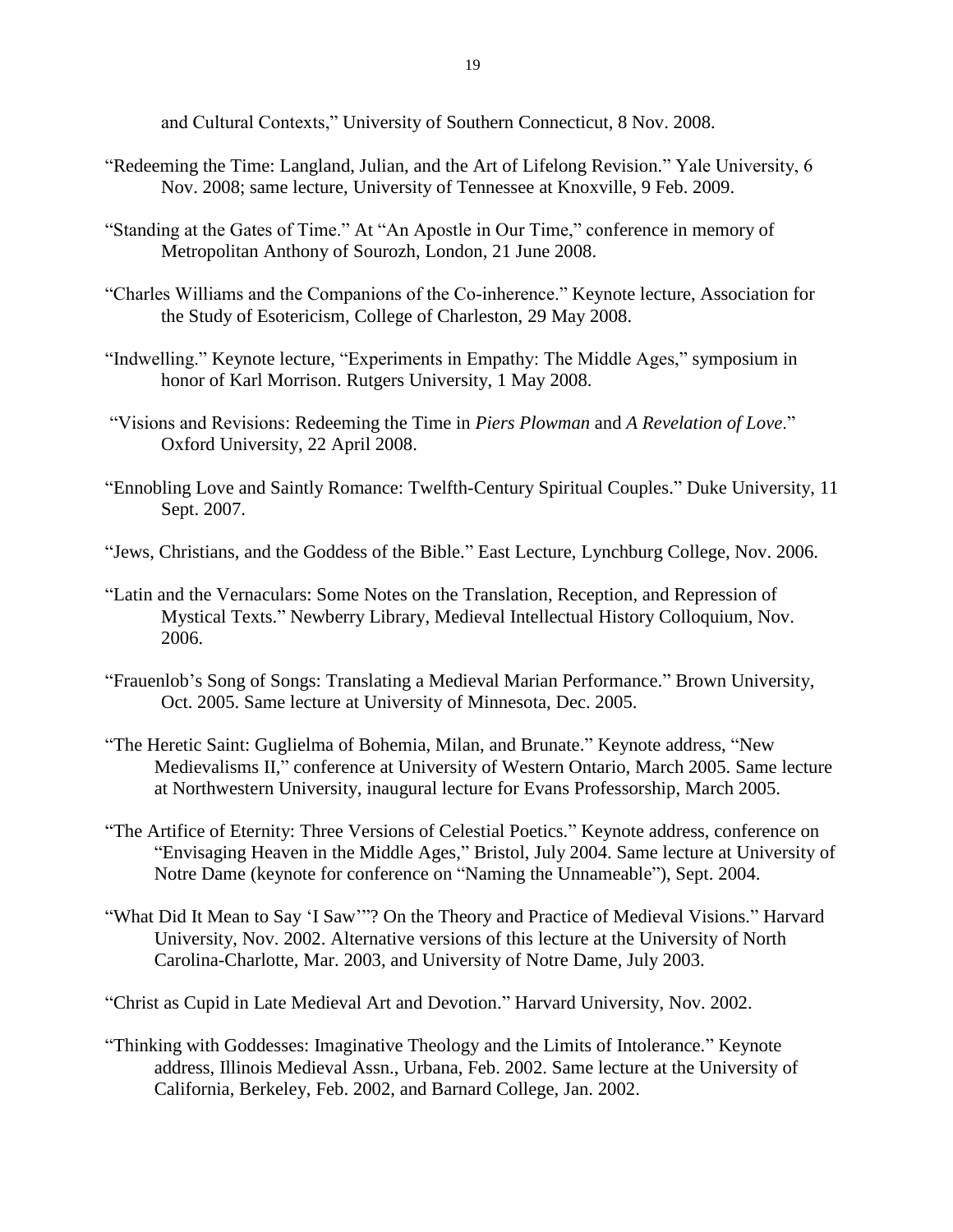- "Conquering Love: The Bride of God as Knight Errant." Stanford University, Oct. 2001. Same lecture at Washington & Lee University, Virginia, March 2002.
- "Love's Arrows: Piercing the Heart through the Eye." Conference on "The Mind's Eye: Art and Theological Argument in the Medieval West." Princeton University, Oct. 2001. Same lecture at University of California, Davis, Oct. 2001.
- "Did Goddesses Empower Women? The Case of Dame Nature." Plenary lecture, conference on "Medieval Women and Power Revisited," Fordham University, April 2001.
- "Seeing, Imagining, Believing: Adventures in Visionary Theology." Roland Bainton Lecture, Yale Divinity School, October 2000.
- Lecture series on "God and the Goddesses in the Middle Ages": (1) "Seeing, Imagining, Believing"; (2) "Father of One Son and Many Daughters"; (3) "Private Prayer, Public Worship, and the Religious Imagination." Swann/Cotner Lectures, University of Nebraska and Nebraska Wesleyan University, September 2000.
- "You Can't Speak to Men Until You've Spoken with God: Medieval Women and the Church." Ernest McDonnell Lecture, Rutgers University, March 2000.
- "God and the Goddesses: Rethinking Medieval Allegory." University of Pittsburgh, Sept. 1999.
- "Intimate Pieties: Holy Trinity and Holy Family in the Late Middle Ages." University of Notre Dame, October 1998. Same lecture at Union Theological Seminary, March 1999.
- "Hildegard and Her Hagiographers: The Remaking of Female Sainthood." Plenary address, International Medieval Congress, Leeds (UK), July 1998. Same lecture at "The Greenest Branch" conference, Burlington, Vermont (November 1998), and "Constructing Hildegard: Reception and Identity, 1098-1998," Rice University (November 1998).
- "Possessed by the Spirit: Women, Demons, and Mental Health in the Thirteenth Century," University of North Carolina, October 1997. Same lecture at University of Wisconsin, December 1997.
- "European Women Mystics: Eroticism, Sublimation, and the Gender of God." Rice University, NEH Summer Seminar, July 1997.
- "She Who Is: Female God-Talk in the Christian Tradition." Douglas and Kitty Cole Honors Lecture, Michigan State University, March 1997.
- "Saints, Priests, and Demoniacs in the World of Thomas of Cantimpré." Plenary address, conference on "New Trends in Feminine Spirituality," Liège, Belgium, December 1996. Same lecture at Michigan State University, March 1997.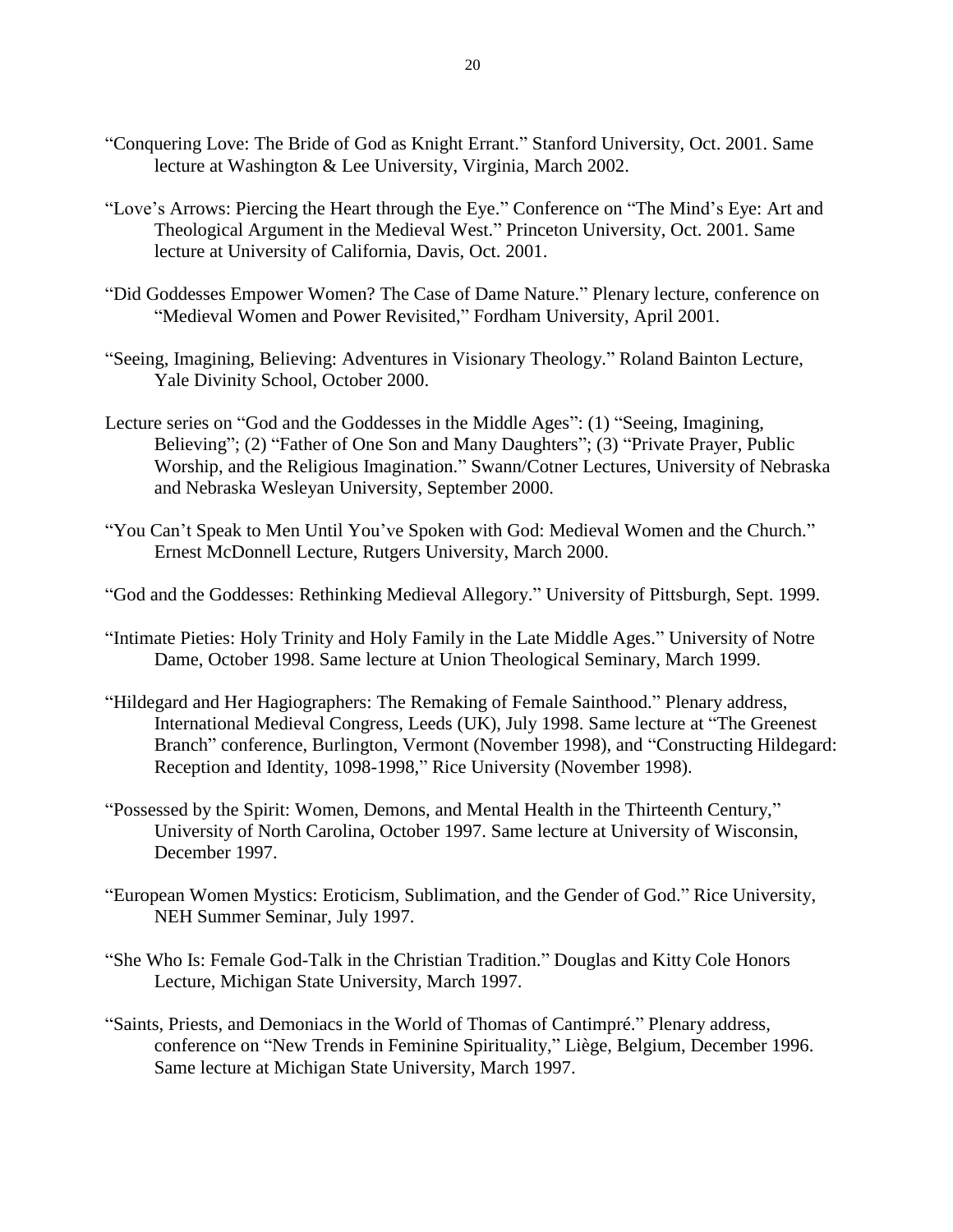- "Three-Part Invention: The *Vita S. Hildegardis* and Mystical Hagiography." Warburg Institute, London, November 1995. Same lecture at Harvard University, December 1995.
- "Is There a 'Women's Spirituality'"? Medieval Feminism Meets Feminist Medievalism." Rutgers University, April 1995. Same lecture at University of Chicago, May 1996.
- "The Transformations of Sophia" and "Lady Love: Goddess, Godhead, and Bride of the Soul." Johnson Lectures, Seabury-Western Seminary, May 1994.
- "Hell is the Highest Name of Love': Women Mystics and God's Right to Punish." Medieval Academy of America (plenary address), Tucson, April 1993.
- "The Pilgrimage of Christ-Sophia," Toronto, October 1991. Same lecture at Columbia University, Feb. 1992.
- "'*Crueel Corage*': Child Sacrifice and the Maternal Martyr in Hagiography and Romance." Plenary address, Center for Medieval and Early Renaissance Studies, SUNY-Binghamton, Oct. 1992. Same lecture at Indiana University, Dec. 1992; Northwestern University, April 1993; University of Victoria, Sept. 1993.
- "Truth vs. Usefulness: The Case of Matthew Fox." Society of St. James, Chicago, Sept. 1991.
- "Ladies on the Loose: The Victorian 'Globe-Trotteresses.'" Northwestern Alumni College, July 1991.
- "Authority, Authenticity, and the Repression of Heloise." UCLA, Jan. 1991; same lecture at University of Pennsylvania, Feb. 1991, and University of Chicago, May 1991.
- "Our Mother Who Art in Heaven: A Reading of Mary Gordon's *Men and Angels*." Northwestern Alumni College, July 1989.
- "Religious Responses to Modernity." Northwestern Alumni College, July 1989.
- "Some Medieval Theologians and the Sophia Tradition: Locating the Feminine Divine." Washington Cathedral, January 1989; same lecture at University of Iowa, March 1990.
- "Engendering Prayer: Men, Women, and Spiritual Formation." Cornell University, December 1987; same lecture at Oberlin College, December 1987.

"Inclusive Language and the Trinity." Seabury-Western Seminary, March 1986.

"Dialogues of Self and Soul." Northwestern Alumni College, July 1985.

"Feminist Theology and Theologies of the Feminine." Seabury-Western Seminary, January 1985.

"Priesthood and Women in the Orthodox Church." Seabury-Western Seminary, March 1984.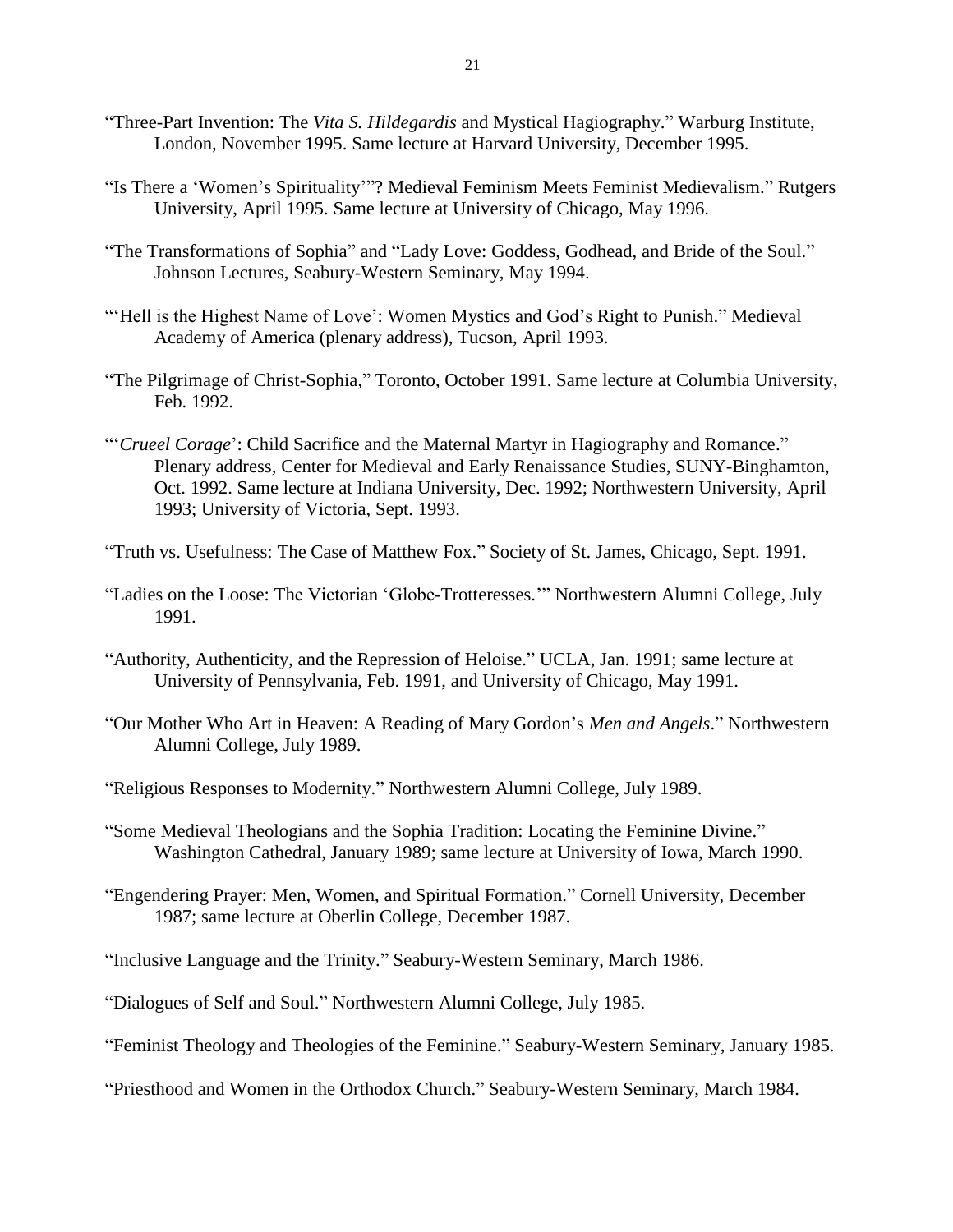## **Conference Papers and Panels**

- "The Monk, the Plowman, and the Nun's Priests: The Social Matrix of Two English Otherworld Visions." 53<sup>rd</sup> International Congress on Medieval Studies, Kalamazoo, May 2018.
- "What Is Courtly Love?" Roundtable, Kalamazoo, May 2018.
- "Six Reprehensible Ways of Walking, or Why the Body Mattered in Religious Formation." Illinois Medieval Assn., Loyola University Chicago, 17 Feb. 2018.
- "Thirty Years of Feasting and Fasting: *Holy Feast and Holy Fast*, 1987-2017" (roundtable), 52nd International Congress on Medieval Studies, Kalamazoo, May 2017.
- "New Seeds, New Harvests: Thirty Years of Tilling the Mystic Field." Fordham Medieval Conference, New York, March 2017.
- "Thumbing Her Nose at Marriage: Héloïse, Marie de France, and Chrétien's Fenice." "Beyond Occitania: An Interdisciplinary Conference on Medieval Poetry in Honor of William Paden, Jr." Northwestern, October 2016.
- "Mechthild-Matelda: From Helfta to the Earthly Paradise and Back Again." Conference on "Women Leaders and Intellectuals of the Medieval World," Notre Dame, October 2015.
- "*Felix concertatio*: Competitive Loving in the *Epistolae duorum amantium*." 50<sup>th</sup> International Congress on Medieval Studies, Kalamazoo, May 2015.
- "Trouthe." Roundtable on "Middle English Keywords," Modern Language Association, Chicago, January 2014.
- "Person to Person: Becoming Present." Conference on "Learning to See," Aleksandr Solzhenitsyn Centre for the Study of the Russian Diaspora, Moscow, Sept. 2013.
- "Lessons from the Vineyard: On the Pedagogy of Prayer." 48<sup>th</sup> International Congress on Medieval Studies, Kalamazoo, May 2013.
- "The Contemplative Classroom, or, Why Should We Learn by Heart When We Have Google?" American Academy of Religion, Chicago, Nov. 2012.
- "St. Hildegard, Doctor of the Church, and Her Scholar-Nuns." New Horizons conference on women's scholarship in spirituality, St. Mary's College, South Bend, IN, Oct. 2012.
- "Women in the Academy: The Past, Present, and Future of Female Scholars in Medieval Studies"  $($ roundtable discussion).  $46<sup>th</sup>$  International Congress on Medieval Studies, Kalamazoo, May 2011.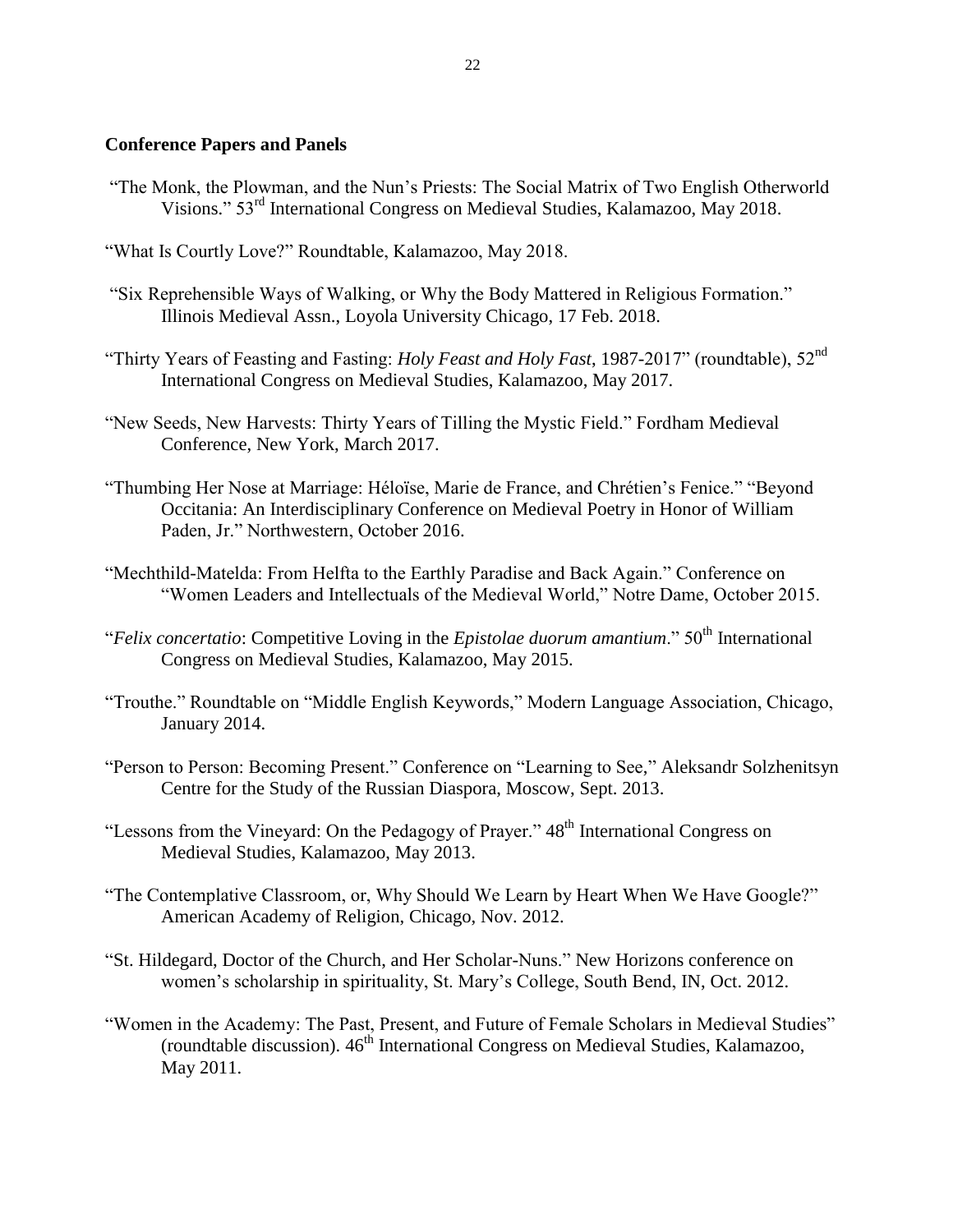- "Cornelia Connelly as *nouvelle Héloïse:* Variations on a Scandalous Theme." American Society of Church History, Boston, Jan. 2011.
- "René of Anjou and the Heart's Two Quests." New Chaucer Society, Siena, July 2010.
- "Living Light in Hildegard of Bingen." Garrett Theological Seminary, conference on "God as Light: The Theology of Light and Sight in Interfaith Perspective," 30 April 2010.
- "*Persona:* Coinherence, Performance, and the Inner Self." Medieval Academy, Yale University, March 2010.
- "Holy Persons, Holy Communities." Symposium on "History in the Comic Mode" in honor of Caroline Walker Bynum, Princeton, Sept. 2007.
- "Mary as Goddess: Explicit Testimonies in Medieval Texts." American Society of Church History, Atlanta, January 2007.
- "Liminalities: Literate Women in the Long Twelfth Century." International conference on "European Transformations, 950-1200," University of Notre Dame, Oct. 2006.
- "Saints and Clients in the *Lives* of Thomas of Cantimpré." International Congress on Medieval Studies, Kalamazoo, May 2006.
- "'Ich binz der ersten sache kint': Frauenlob, Aristotle, and Alan of Lille." Medieval Academy, Boston, March 2006.
- "'Religious Experience' and the Experience of Worship." Symposium in honor of Grover Zinn, Oberlin College, October 2005.
- "Two Royal Sisters–Saint and Heresiarch?" International Congress on Medieval Studies, Kalamazoo, May 2005.
- "What Did It Mean to Say 'I Saw'?" American Society of Church History, Chicago, Jan. 2003.
- "Unnatural Grammar: Is Natura a Credible Plaintiff?" International Congress on Medieval Studies, Kalamazoo, May 2002.
- "Henry Suso and the Medieval Devotion to Christ the Goddess." American Society of Church History, San Francisco, Jan. 2002.
- "The Mirror and the Rose: Marguerite Porete's Reading of Jean de Meun," International Congress on Medieval Studies, Kalamazoo, May 2000.
- "When Christ Sues Mary at Avignon, Who's the Butt of the Joke?" International Congress on Medieval Studies, Kalamazoo, May 1998.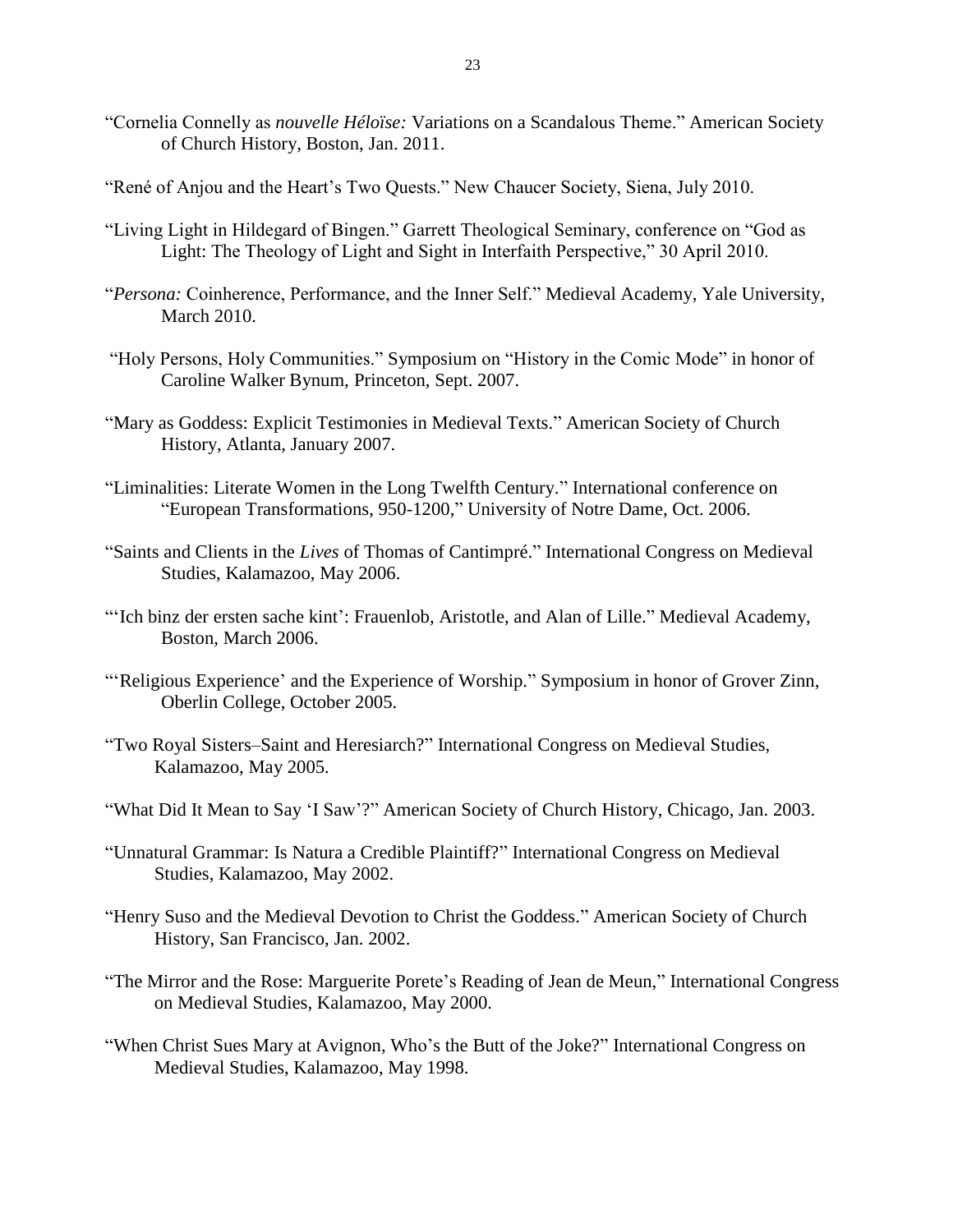- "Tradition, History, Historicism: A Tribute to Jaroslav Pelikan," American Society of Church History, Seattle, January 1998.
- "*Holy Feast and Holy Fast*: After Ten Years," International Congress on Medieval Studies, Kalamazoo, May 1997.
- "'My Name is Pen-in-Ink': Tales of the Demon Preacher," American Historical Association, New York, January 1997.
- "Sophia and 'She Who Is': Russian Sophiology Revisited," Berkshire Conference on the History of Women, Chapel Hill, NC, June 1996.
- "The Mozartian Moment: A Response to Bernard McGinn's *The Growth of Mysticism*," American Society of Church History, Chicago, January 1995.
- "Gnostics, Free Spirits, and 'Meister Eckhart's Daughter,'" International Congress on Medieval Studies, Kalamazoo, May 1994.
- "*La mystique courtoise*: Thirteenth-Century Beguines and the Art of Love," Northwestern University conference on "The Literary Dimensions of Medieval Mysticism," Oct. 1993.
- "Confessions of an Eclectic Feminist," Medieval Academy of America, Princeton, April 1991.
- "Autobiography and the Woman's Voice," panel at Columbia University, February 1991.
- "The Cattes Tale: A Chaucerian Apocryphon," International Congress on Medieval Studies, Kalamazoo, May 1989; Chaucer Colloquium, Michigan State University, Feb. 1990.
- "Women, History, and Literature: Theory and Methodology," panel at Kalamazoo, May 1989.
- Symposium on Literary Translation, University of Chicago, February 1989.
- "Music as a Cultural Institution in the Middle Ages," panel at Newberry Library, October 1988.
- "The Creation of a Role Model: The Cult of St. Ursula," Berkshire Conference on the History of Women, Wellesley College, June 1987.
- "The Semiotic Apocalypse," International Congress on Medieval Studies, Kalamazoo, May 1987.
- "Hildegard and the Sapiential Tradition," Medieval Association of the Pacific, Stanford, March 1986.
- "Translating Hildegard's *Symphonia*," International Congress on Medieval Studies, Kalamazoo, May 1985.
- "Medieval Personalities," American Society of Church History, Chicago, December 1984.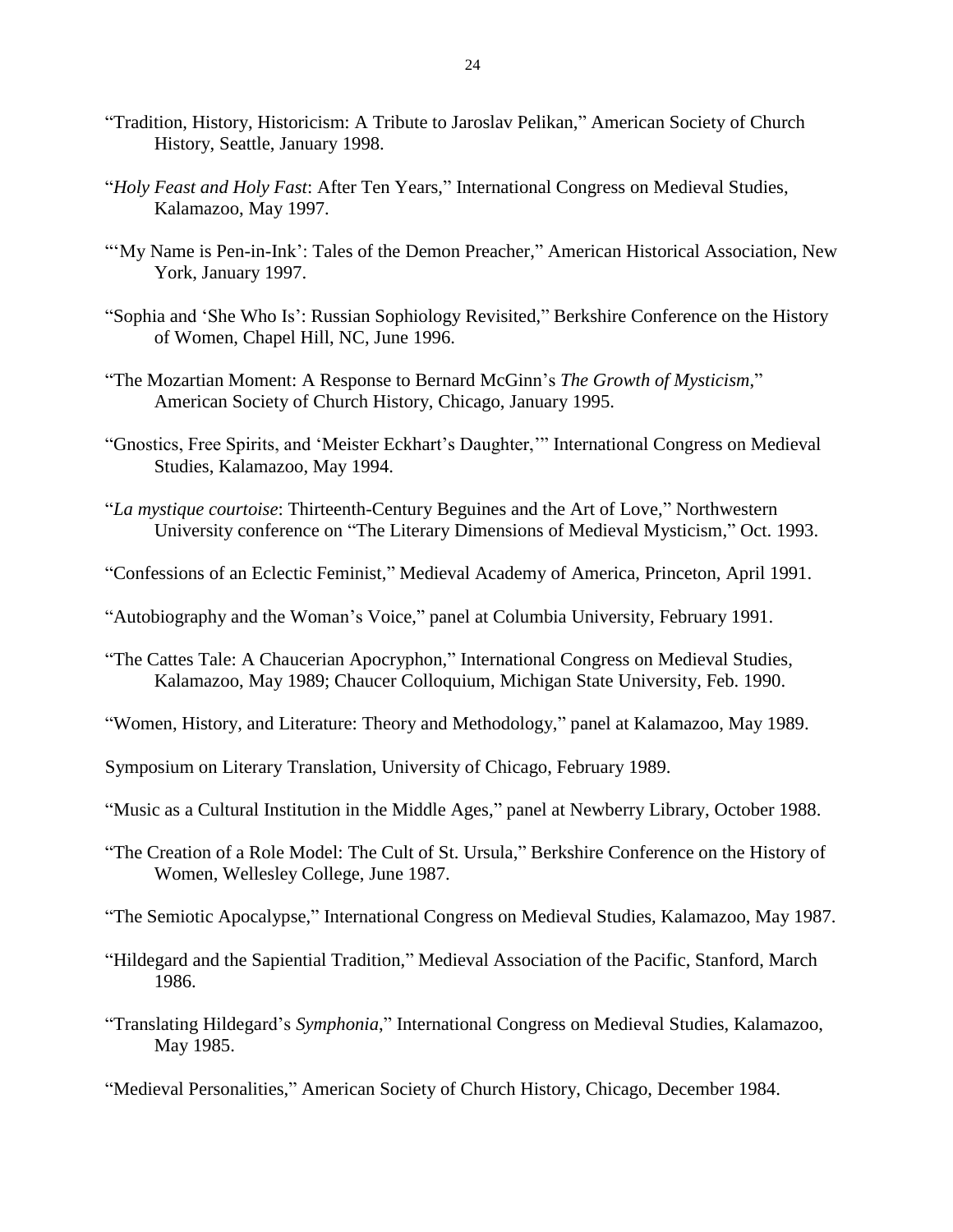- "Gender and Contemplation in the Twelfth Century," Berkshire Conference on the History of Women, Smith College, June 1984.
- "The Ambiguities of Wisdom, or How the Son of God Became the Mother of Arts," conference on "The Arts, the Muses, and Other Sacred Sisters," St. Mary's College, October 1982.
- "The Song of Adam and the Songs of Zion: An Aesthetic of Prophecy," International Congress on Medieval Studies, Kalamazoo, May 1982.
- "Mother and Midwife—A Platonic Ecclesiology?" International Congress on Medieval Studies, Kalamazoo, May 1981.

#### **Courses Taught**

#### *Graduate seminars*

Medieval Latin Medieval Autobiography The Medieval Beast Medieval Liturgy: A Multimedia Experience (team-taught) Sacred and Profane: Studies in Medieval Crossover Medieval Shakespeare / Renaissance Chaucer Allegory and Gender Chaucer: *The Canterbury Tales* Chaucer: *Troilus and Criseyde*  Langland: *Piers Plowman*  Middle English Vision Narratives Medieval Religious Women Holy Women of the Twelfth Century: Visions, Voices, and Violence Hildegard of Bingen and Her World (Newberry Library)

#### *Undergraduate - Literature*

Medievalism (junior research seminar) Queering Medieval Romance Till Death Do Us Part (or not): Exploring Marriage (team-taught) Literary Imagination and the Bible The Bible as Literature (lecture) Chaucer Arthurian Literature Medieval Autobiography Couples and Triangles Bad Women, Good Women, and Women in Love Pagan and Christian in Medieval Literature Theory and Practice of Love: The Twelfth Century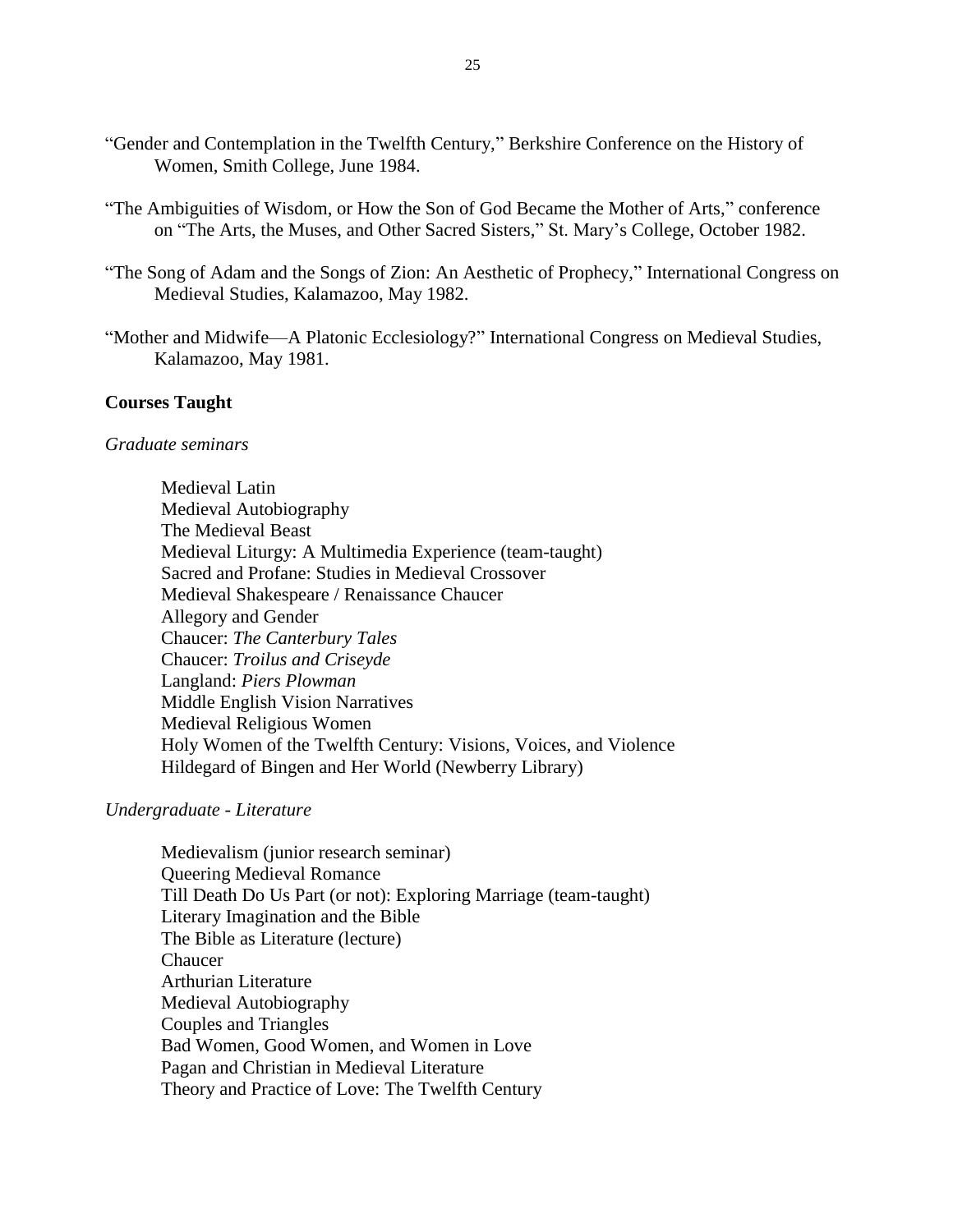Medieval Women Writers and the Canon History of Literary Theory: Plato to the Renaissance (Comp. Lit.) Major British Christian Poets: Donne, Herbert, Blake, Hopkins, Eliot Medieval Fictions and Twentieth-Century Novelists Senior Honors Seminar

#### *Undergraduate – Religious Studies*

Modern Christian Mystics Christian Mystical Theology Goddesses East and West (team-taught) Cult of the Virgin Mary Feminist Theology and Women's Spirituality Women in Contemporary World Religions Eastern Orthodox Christianity

#### *Dissertations directed*

Carla Arnell (co-directed; English, 1999); Uta Ayala (English, in progress); Cynthia Baule (English, 2000); Joseph Derosier (co-directed; French, 2016); Annalese Duprey-Henry (English, in progress); Sarah Forth (Theology and Literature, 1994); Ray Gleason (English, 1997); Cynthia Gould (English, 1994); Jenny Lee (co-directed; English, 2012); Jesse Njus (Theatre/Drama, 2010); Stephanie Pentz (English, in progress); Joshua Byron Smith (English, 2011); Thomas Tipton (English, 1997); Lora Walsh (Religious Studies, 2010); Claire Waters (Comp. Lit./English, 1998)

#### *Service on dissertation committees*

Lisa Avalos-Bock (Sociology, 1995); Kristi Bain (Religious Studies, 2014); Craig Berry (English, 1992); Louisa Burnham (History, 2000); Maeve Callan (Religion, 2002); Sean Field (History, 2002); Gavin Fort (History, 2016); Carissa Harris (English, 2012); Jacquelyn Hendricks (English, 2013); Lynn Jencks (Religious Studies, 2016); Nancy Jiang (English, in progress); Richard Johnson (English, 1998); Spencer Smith (Religion, 1997); Sarah Wilson (English, in progress)

### *Dissertations examined abroad*

Michael Barbezat (U. of Toronto), Meri Heinonen (U. of Turku, Finland), Diana Jeske (Monash U., Australia), anon. candidate at Central European University (Budapest)

#### **Memberships**

American Philosophical Society (elected member, 2017) American Academy of Arts and Sciences (elected member, 2005) Medieval Academy of America (elected Fellow, 1999; president 2015-16) American Society of Church History (president 2011)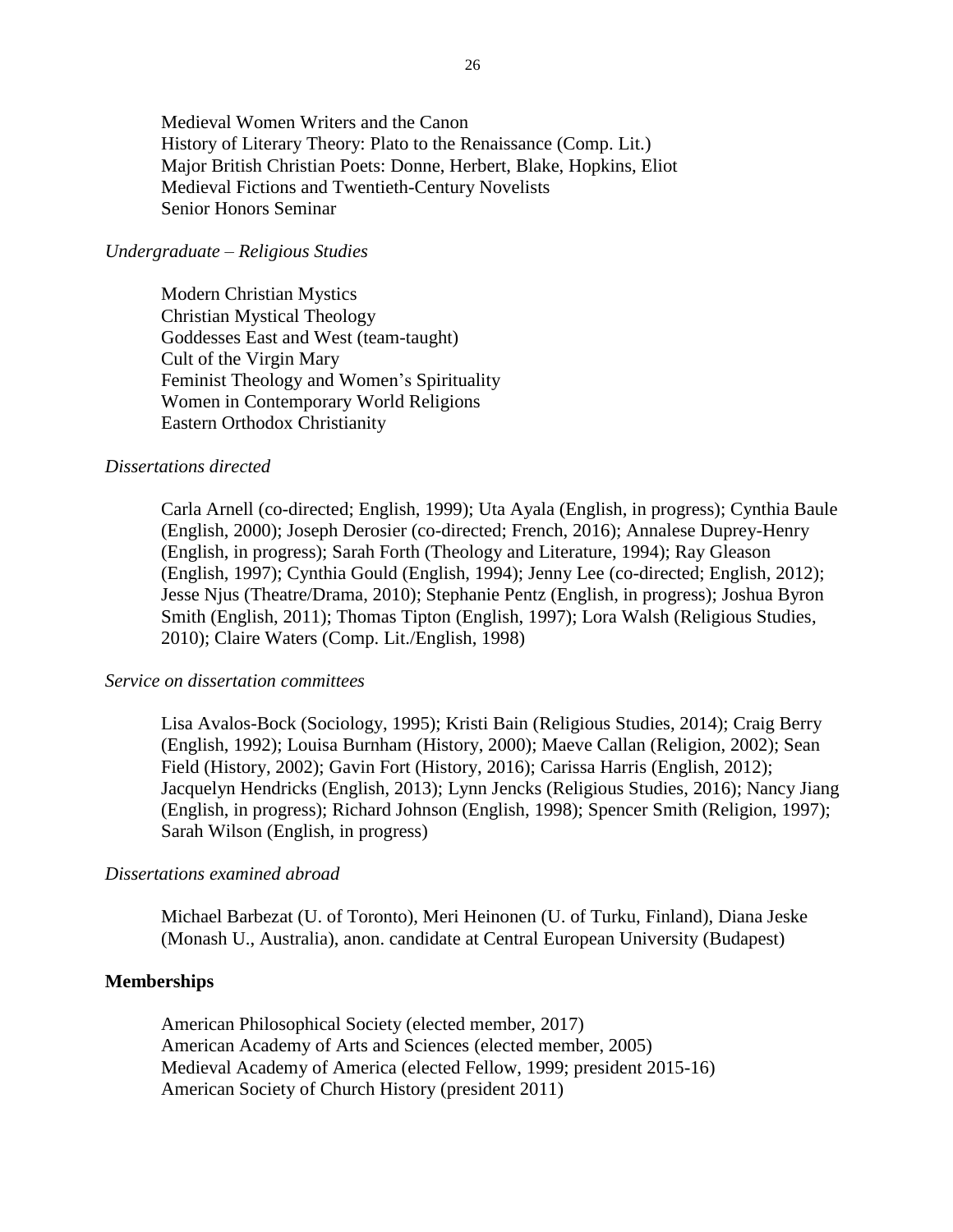Modern Language Association Hagiography Society American Association of University Professors (chapter president, 1997-99)

## **Professional Service**

Editorial Board of *Medieval Women: Texts and Contexts*, Brepols, 1999-2007 Editorial Board of *The Fathers of the Church*, Medieval Continuation, 2005-10 Editorial Board of *Spiritus*, a journal for the study of Christian spirituality, 2000-14 Editorial Board of *Religion & Literature*, 2014- Illinois Medieval Association: President, 2004-05; Vice President and Program Chair, 2003-04 American Society of Church History: Councillor, 2005-08 Program Chair and President-Elect, 2010 President, 2011 Past President and Chair of Nominating Committee, 2012 Medieval Academy of America: Nominating Committee, 1997-98 Councillor, 2001-03 Nominating Committee of the Fellows, 2003-05 Orator of the Fellows, 2006-08 Program Chair for annual meeting, 2008-09 Second Vice President, 2013-14 First Vice President, 2014-15 President, 2015-16

## **University Service**

Weinberg College Budget Committee, 2018- Ad Hoc Committee for a Weinberg Language Initiative, 2017-18 Program Review, Dept. of History, 2017 Faculty Senate, 2015-18 Committee on Cause, 2016-18 Senate Committee on Faculty Rights and Responsibilities, 2015-16 Committee on Faculty Honors, 2010-15 Chabraja Center for Historical Studies, Councillor, 2012-17 Alice Berline Kaplan Humanities Institute, Councillor, 2006-08 Special Committee on Graduate Study in the Humanities, 2005-06 Tenure Committee, Weinberg College of Arts & Sciences, 1999-2002 President, Northwestern Chapter, AAUP, 1997-99 University Committee on Honorary Degrees, 1995-96, 2005-08 Steering Committee, Organization of Women Faculty, 1989-91

Chair, Department of English, 1993-96 Director of Graduate Studies in English, 1999-2000, 2006-08